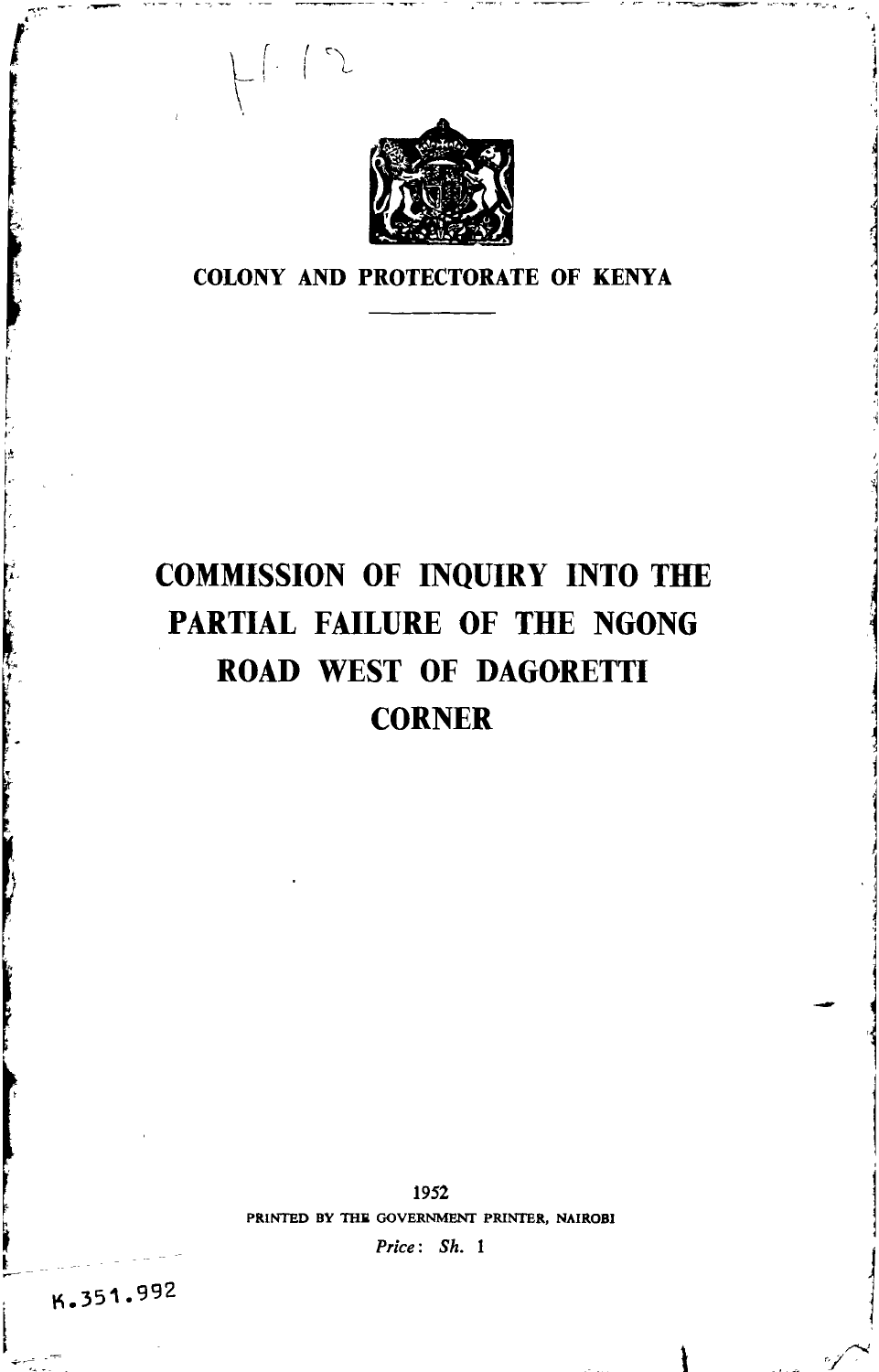$32 - 111$  K. 321.46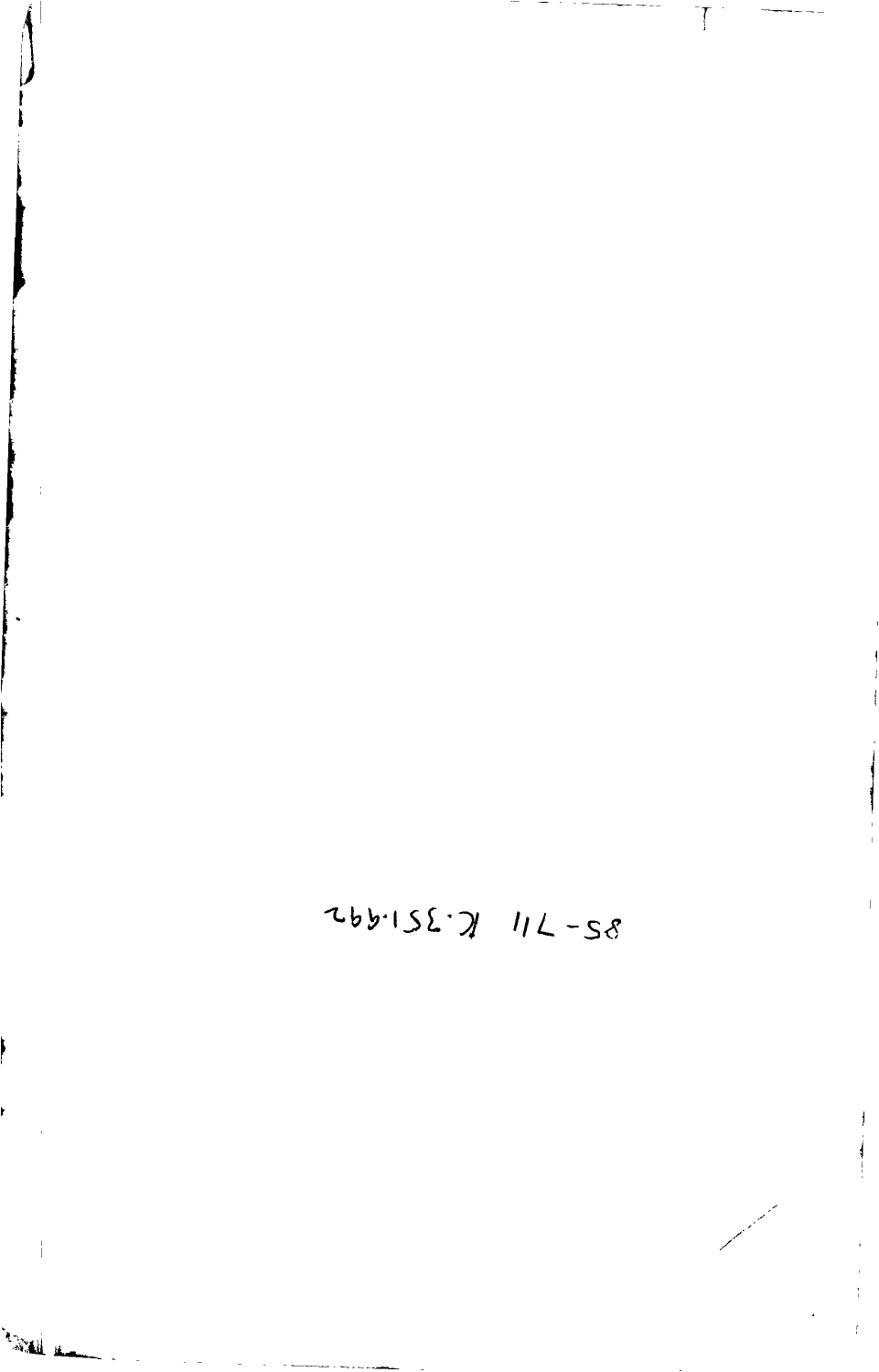## **CONTENTS**

|                                                                                                                            | <b>PAGE</b> |
|----------------------------------------------------------------------------------------------------------------------------|-------------|
| Letter from the Commissioner to His Excellency forwarding his Report.                                                      |             |
| Report                                                                                                                     | 1           |
| APPENDIX 1.—Note on the Documents used by the Commission                                                                   | 11          |
| APPENDIX 2.—List of persons who gave oral evidence before the Commission                                                   | 11          |
| APPENDIX 3.—Diagrammatic representation of the Ngong Road specifica-<br>tions on black soil                                | 12          |
| APPENDIX 4.—Diagrammatic representation of the Ngong Road specifica-<br>tions on red soil                                  | 13          |
| APPENDIX 5.—Detailed Statement of monthly expenditure by Nairobi<br>District Council on the construction of the Ngong Road | 14          |
| APPENDIX 6.—Summary of main items of expenditure on the construction of<br>the Ngong Road<br><b>Contract Contract</b>      | 17          |
| APPENDIX 7.—Statement of expenditure incurred on repairs to the Ngong<br>Road up to the end of 1951                        | 18          |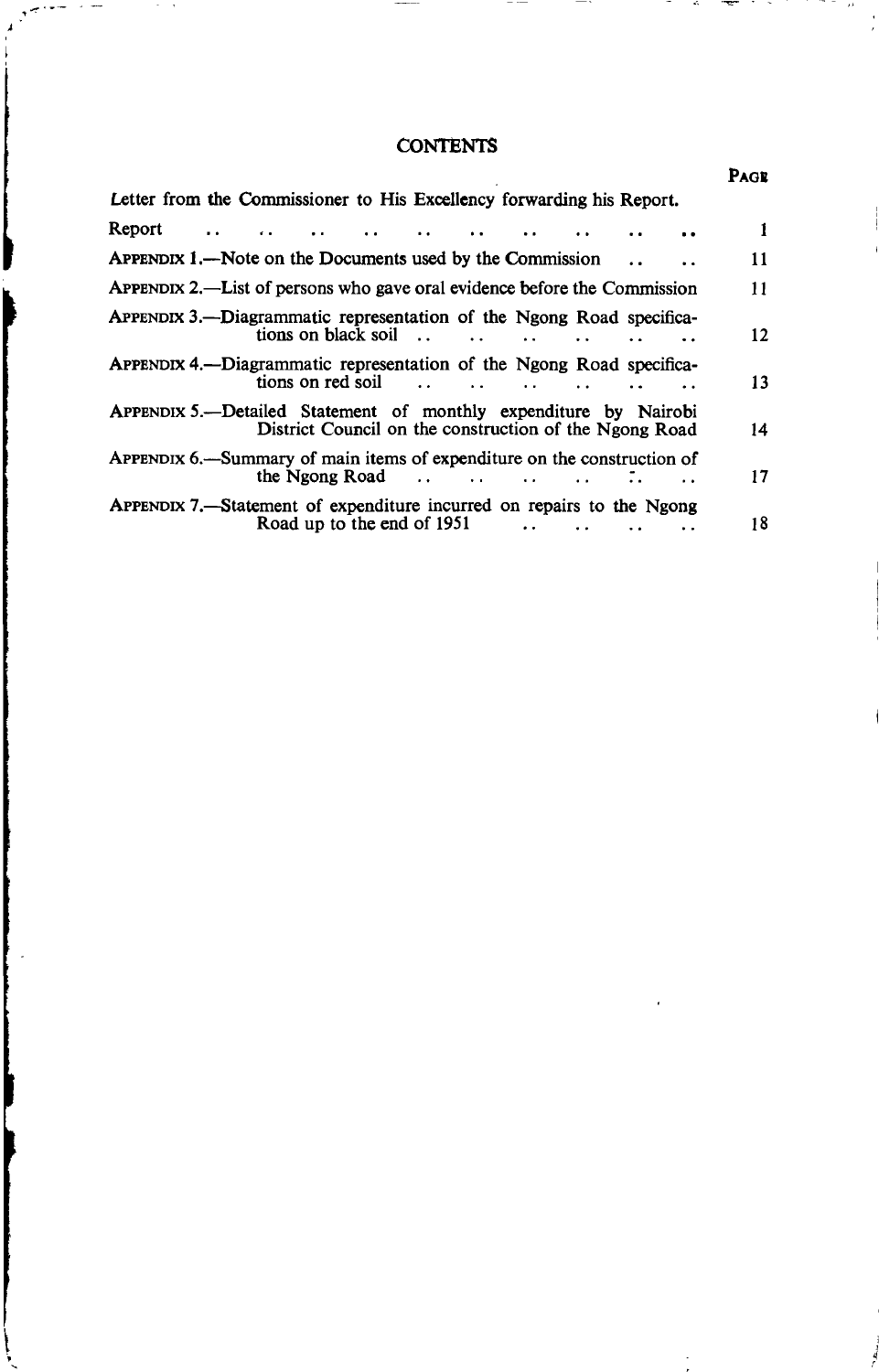$\frac{1}{2} \frac{1}{2} \left( \frac{1}{2} \right)^{2} \left( \frac{1}{2} \right)^{2} \left( \frac{1}{2} \right)^{2}$  $\label{eq:2.1} \frac{1}{\sqrt{2\pi}}\int_{0}^{\infty}\frac{1}{\sqrt{2\pi}}\left(\frac{1}{\sqrt{2\pi}}\right)^{2\pi} \frac{1}{\sqrt{2\pi}}\int_{0}^{\infty}\frac{1}{\sqrt{2\pi}}\left(\frac{1}{\sqrt{2\pi}}\right)^{2\pi} \frac{1}{\sqrt{2\pi}}\frac{1}{\sqrt{2\pi}}\int_{0}^{\infty}\frac{1}{\sqrt{2\pi}}\frac{1}{\sqrt{2\pi}}\frac{1}{\sqrt{2\pi}}\frac{1}{\sqrt{2\pi}}\frac{1}{\sqrt{2\pi}}\frac{1}{\sqrt{$ 

 $\label{eq:2.1} \frac{1}{\sqrt{2}}\int_{\mathbb{R}^3}\frac{1}{\sqrt{2}}\left(\frac{1}{\sqrt{2}}\right)^2\frac{1}{\sqrt{2}}\left(\frac{1}{\sqrt{2}}\right)^2\frac{1}{\sqrt{2}}\left(\frac{1}{\sqrt{2}}\right)^2\frac{1}{\sqrt{2}}\left(\frac{1}{\sqrt{2}}\right)^2\frac{1}{\sqrt{2}}\left(\frac{1}{\sqrt{2}}\right)^2\frac{1}{\sqrt{2}}\left(\frac{1}{\sqrt{2}}\right)^2\frac{1}{\sqrt{2}}\frac{1}{\sqrt{2}}\frac{1}{\sqrt{2}}\frac{1$  $\mathcal{L}^{\text{max}}_{\text{max}}$  ,  $\mathcal{L}^{\text{max}}_{\text{max}}$  $\label{eq:2.1} \frac{1}{\sqrt{2\pi}}\int_{\mathbb{R}^3} \frac{d\mu}{\mu} \left( \frac{d\mu}{\mu} \right)^2 \frac{d\mu}{\mu} \left( \frac{d\mu}{\mu} \right)^2 \frac{d\mu}{\mu} \left( \frac{d\mu}{\mu} \right)^2 \frac{d\mu}{\mu} \left( \frac{d\mu}{\mu} \right)^2 \frac{d\mu}{\mu} \left( \frac{d\mu}{\mu} \right)^2 \frac{d\mu}{\mu} \left( \frac{d\mu}{\mu} \right)^2 \frac{d\mu}{\mu} \left( \frac{d\mu}{\mu} \right$ 

 $\label{eq:2} \frac{1}{\sqrt{2}}\left(\frac{1}{\sqrt{2}}\right)^{2} \left(\frac{1}{\sqrt{2}}\right)^{2} \left(\frac{1}{\sqrt{2}}\right)^{2} \left(\frac{1}{\sqrt{2}}\right)^{2} \left(\frac{1}{\sqrt{2}}\right)^{2} \left(\frac{1}{\sqrt{2}}\right)^{2} \left(\frac{1}{\sqrt{2}}\right)^{2} \left(\frac{1}{\sqrt{2}}\right)^{2} \left(\frac{1}{\sqrt{2}}\right)^{2} \left(\frac{1}{\sqrt{2}}\right)^{2} \left(\frac{1}{\sqrt{2}}\right)^{2} \left(\frac{$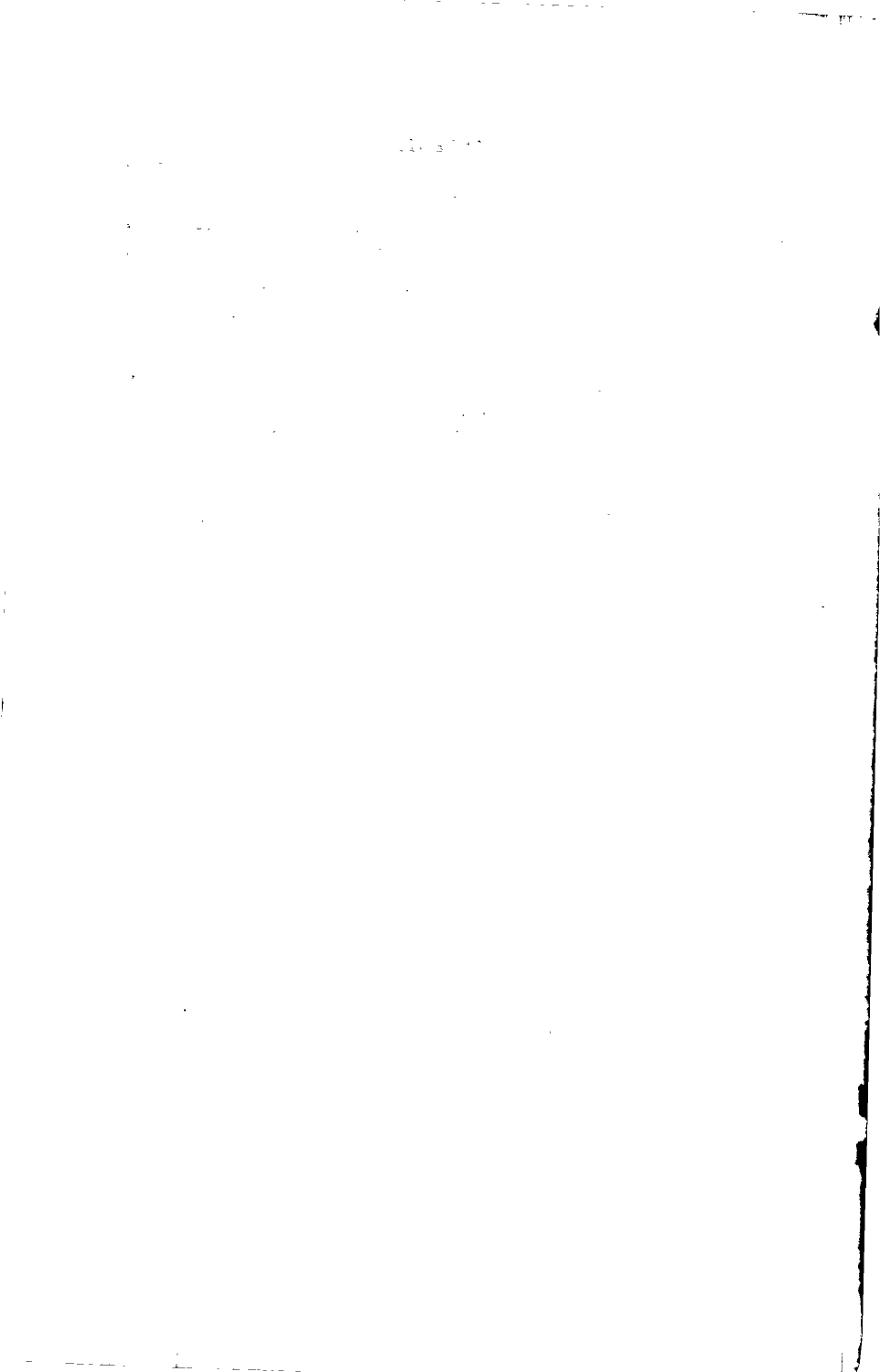## THE SUPREME COURT OF KENYA. NAIROBI. KENYA.

## 25th January, 1952

YOUR EXCELLENCY.

On the 19th November, 1951, Your Excellency appointed me, under the Commissions of Inquiry Ordinance (Chapter 40 of the Revised Edition of the Laws of Kenya), to be a Commissioner with the following terms of reference--

"to inquire into and report on-

- (a) the circumstances relating to the partial failure of the Ngong Road west of Dagoretti Corner, with special reference to the responsibility for such failure; and
- (b) the manner in which funds allocated to the construction of the Ngong Road west of Dagoretti Corner were expended;

and to make such recommendations as appear to be necessary."

2. This appointment was published in the Official Gazette of the 20th November, 1951, under Government Notice No. 1268.

3. I took the prescribed oath on the 2lst November.

4. In a notice which was published in the East African Standard on the 23rd November, members of the public who were in a position to give material evidence before the Commission were asked to submit memoranda of the substance of the evidence. There was, however, no response to this Notice.

5. The public sittings of the Commission were held in Room No. 18 in the Law Courts, the first being held on the l4th December. The public were notified of this sitting in the *East African Standard* and also of the second sitting, which took place on the lTth December. Apart from a Press representative, only one member of the public attended the first sitting and none attended the second or subsequent sittings.

6. I havc now completed the inquiry and submit my Report.

I have the honour to be,

Sir,

Your Excellency's Obedient Servant,

#### G. B. RUDD,

Commissioner,

ł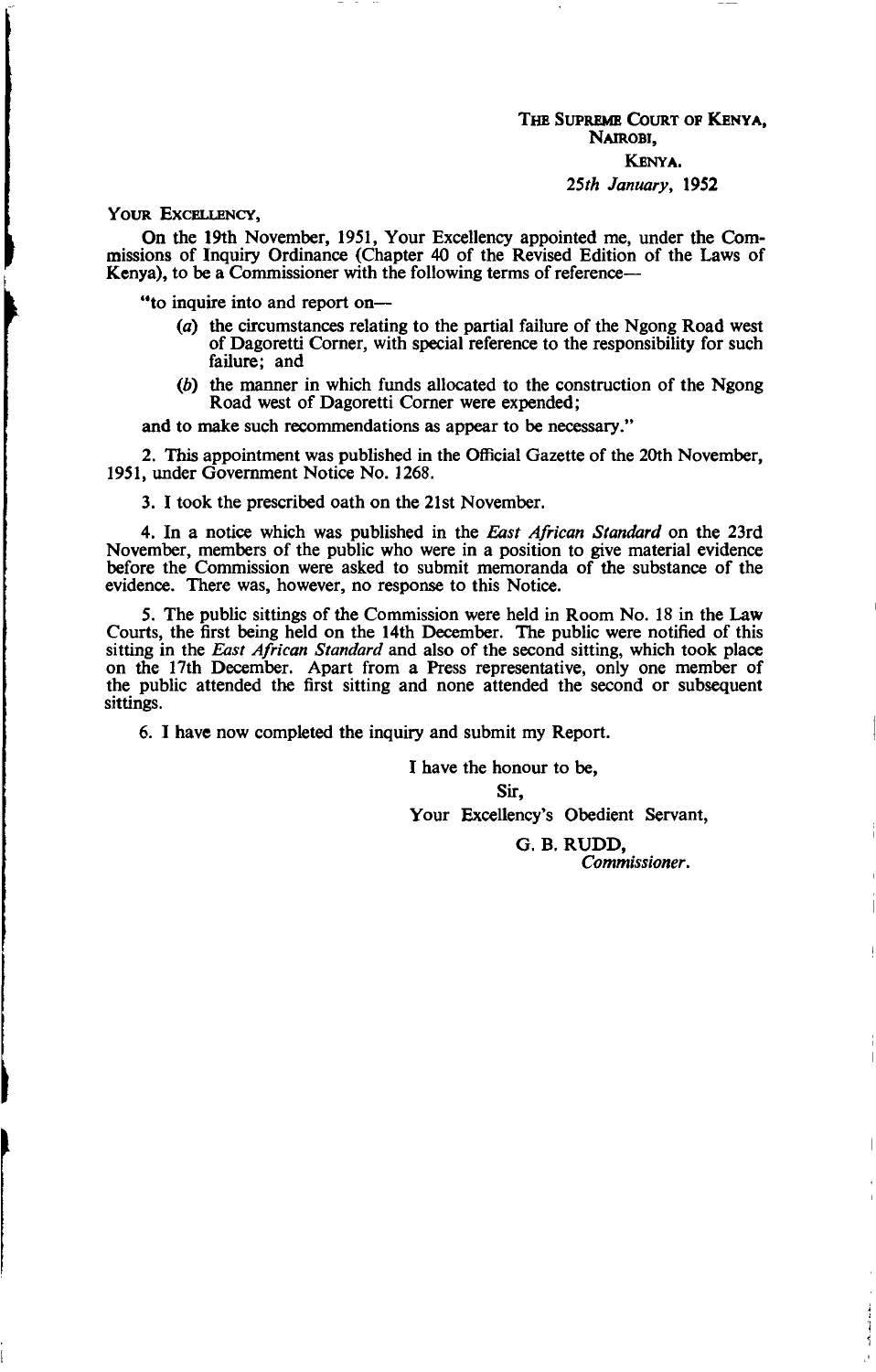$\mathcal{L}^{(1)}$  $\mathcal{L}_{\text{max}}$  .  $\Delta \sim 10^4$  $\mathcal{L}^{\text{max}}_{\text{max}}$  and  $\mathcal{L}^{\text{max}}_{\text{max}}$  $\mathcal{L}^{(1)}$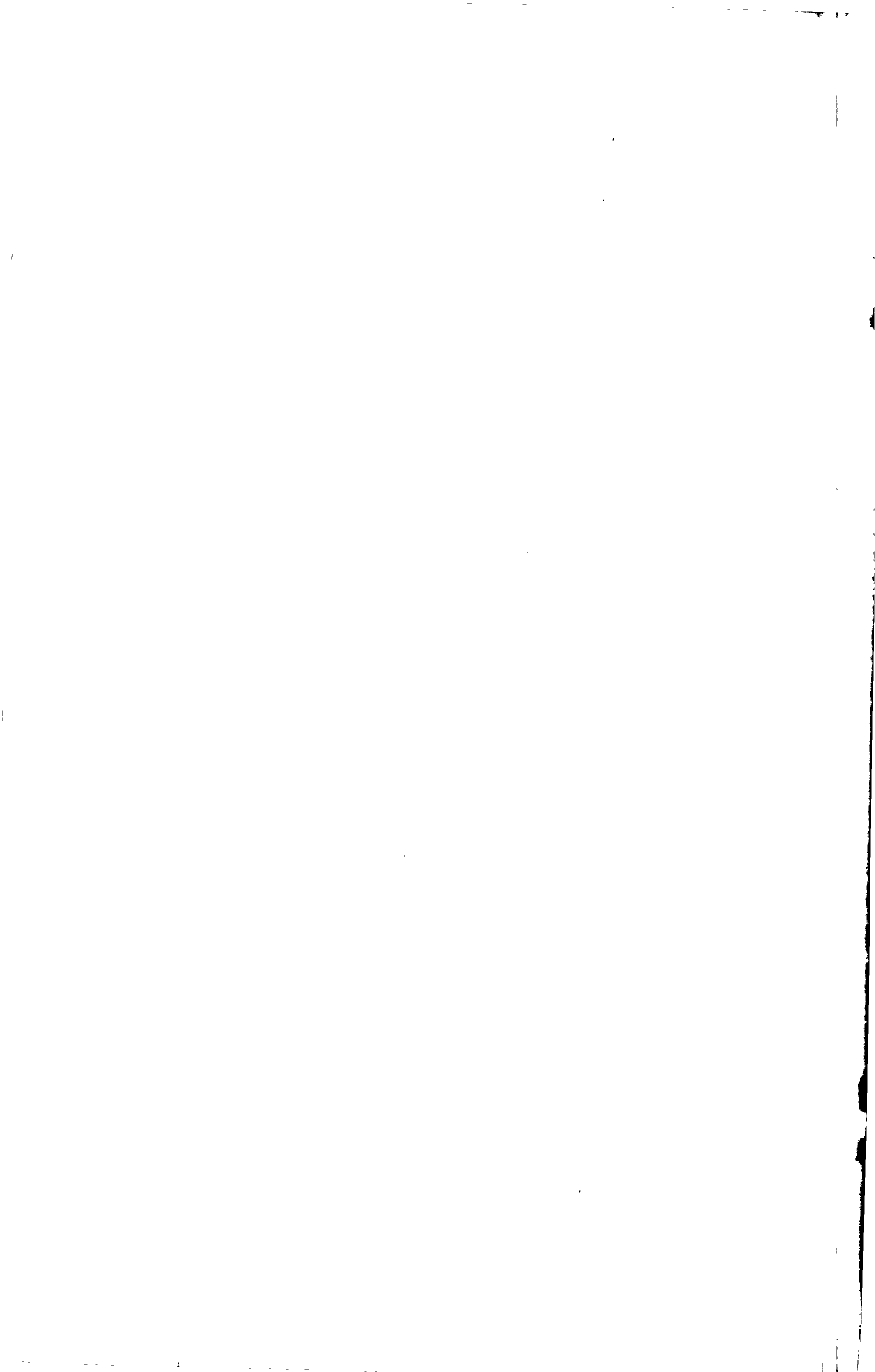## COMMISSION OF INQUIRY INTO THE PARTIAL FAILURE OF THE NGONG ROAD WEST OF DAGORETTI CORNER

## The Ngong Road West of Dagoretti Corner

The road which is the subject of this Commission of Inquiry is that part of the Ngong Road which runs from Dagoretti Corner for a distance of 4.3 miles to the Karen Duka. It is a district road under the control of the Nairobi District Council. The first two miles approximately from Dagoretti Corner were constructed to a light bitumen standard in the early 1930's, and the remainder was murram surfaced. During the post-war years traffic increased greatly, with the result that neither the murram surface nor the bituminized surface could stand up to the wear, and satisfactory repair became uneconomic and indeed impossible to maintain; so that reconstruction to a heavier bitumen standard became necessary.

#### Appointment of Consultant

2. In 1948, the Nairobi District Council was given a special grant by Government for the purpose of employing a firm of consultants, the Independent Construction Company (East Africa) Ltd. (hereinafter called the Consultants), to carry out a soil analysis along the road, to prepare a report and to recommend a suitable specification for reconstruction. By January, 1949, the Consultants' report, specification, bill of quantities and an estimate for the reconstruction of the road were received and submitted to the Public Works Department for comment. The estimate was an approximate estimate only and was  $\text{\textsterling}45,000$  provided sufficient rock for the base-course was available from the Railway Cutting, and that water for compaction was provided free of charge.

#### Consultants' Opinion and Speciffcation

3. The Consultants' opinion and specification were on the basis of a Z4-foot bituminized carriageway capable of carrying a 10,000 lb. wheel load. They estimated that a total pavement thickness of 13 inches was required over a red clay sub-grade, and 23 inches over a black-cotton soil sub-grade; and they recommended a  $4\frac{1}{2}$ -inch base of crushed rock, properly compacted, over a sub-base of selected murram, and covered by a dense pre-mix bituminized surfacing  $1\frac{1}{2}$  inches thick. They further reported that the existing pavement thickness of the old road was  $6\frac{1}{2}$  inches where it had a bituminized surface, and 7 inches over the rest of the road.

I

4. The Consultants also recommended that, where there was already a bituminized surface, it should be left in place and the remainder of the road surfacing super-imposed; that the shoulders of the road should be surfaced with base-course material 2 feet either side of the carriageway and sprayed with bitumen; and that there should be an application of bitumen over the black-cotton section prior to the addition of sub-base material.

#### Public Works Department Amendments to Consultants' Specification

5. The Public Works Department amended the Consultants' specification so as to simplify it and reduce expense. The wheel load of lO,00O lb. was higher than any main road design in Kenya and was reduced to 7,000 lb., which was considered adequate. The width of the carriageway was reduced to 21 feet, and un-bituminized murram shoulders were substituted for bitumen-spread stone shoulders on the ground of economy. The Consultants' recommendation to seal the black-cotton soil subgrade with bitumen was considered of doubtful value and an unnecessary expense, and the Public Works Department recommended a I-inch arrnour coat instead of a 1<sup>1</sup>-inch pre-mix surface, as being satisfactory and cheaper.

#### Original Public Works Department Specification

6. The amendments resulted in a specification on red soil of 9 inches of murram sub-base, 4 inches of watet-bound macadam stone base-course, and I inch of wearing surface, giving a total pavement thickness of 14 inches over red soil. The specification on black-cotton soil was  $13\frac{1}{2}$  inches of murram sub-base, 4 inches of waterbound macadam stone base-course, and I inch of wearing surface, giving a total pavement thickness of  $18\frac{1}{2}$  inches over black-cotton soil.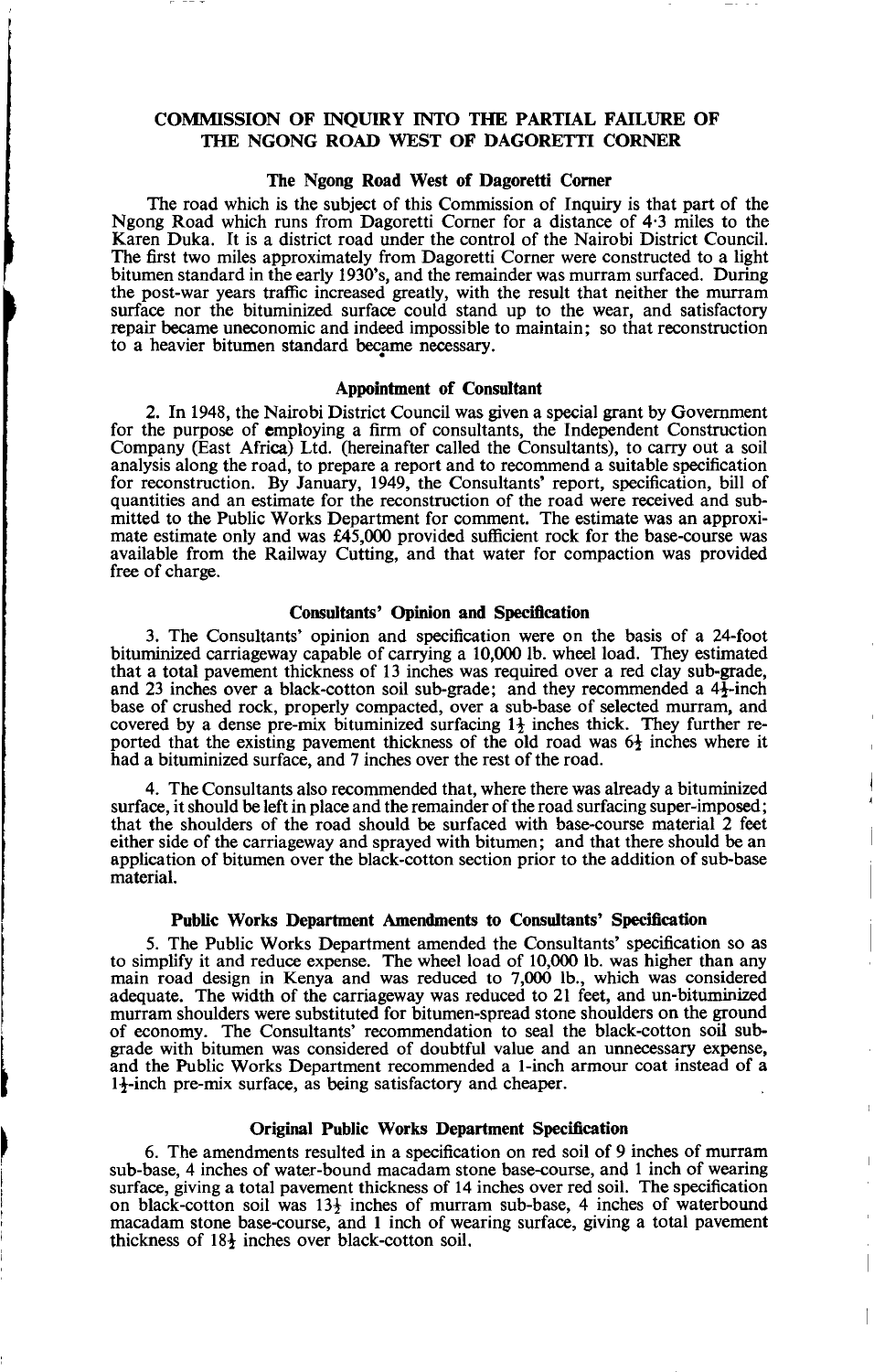-"? r'

ا ح

#### **Tenders**

7. Contract documents in accordance with this original Public Works Department specification were prepared and tenders invited. The lowest acceptable tender was  $f_4$ 2,012, which greatly exceeded the amount of  $f_2$ 8,000 which the Central Roads and Traffic Board had recommended should be allocated to the District Council for this work, and the District Council had no means of making up the shortfall of £14,012. It was, therefore, suggested that the Council should estimate the price of the work if undertaken by its own labour. The Council's Engineer submitted an estimate of  $£27,100$  provided the specification of the base-course was amended to 4 inches loose depth of hard black-trap stone, semi-grouted with  $\frac{3}{4}$  gal. bitumen per square yard and sealed with  $\frac{1}{4}$  gal. bitumen per square yard, instead of a 4 inches waterbound hacadam base-course plus I inch armour coat. The Council's Engineer's suggestion would have resulted in a similar base and surface to that on the Kabete road; but it was not approved by the Public Works Departrnent because-

- (l) it would not have provided as great a depth of base-course and surface as the Public Works Department specification;
- (2)  $\frac{3}{2}$  gal. bitumen per square yard would not have filled all the voids in the stone of the base-course, which would consequently not be well bonded; and
- (3) the Public Works Department specification provided for approximately the same quantity of bitumen per square yard, but in a depth of I inch of stone as opposed to the Council's Engineer's 3 inches of stone, which would mean that the quantitv of bitumen used would be three times as much per inch of depth and would result in a more impervious and better bonded structure.

#### Work Undertaken by Nairobi District Council on Public Works Department's First Revised Specification

8. The Council's Engineer was doubtful of the ability of his staff and plant to make a good job of water-bound macadam, using soft stone; but eventually he agreed to undertake it, provided that help in the form of technical advice was given by the Public Works Department, and that, on grounds of cost, the base-course was 3 inches thick instead of 4 inches, the difference of 1 inch being made good in the murram sub-base. This was approved, and the working specffication of the road becamc I inch of armour coat wearing surface, over 3 inches of waterbound soft stone macadamized base-course over, in the case of red soil, 10 inches of murram sub-base and, in the case of black-cotton soil,  $14\frac{1}{2}$  inches of murram sub-base.

#### Public Works Department's Second Revised Specification

9. The work was put in hand in November,1949, on this specification; but, as it progressed, the quality of the murrarn in the sub-base deteriorated to such an extent that it became no longer suitable, and the specification for the construction of approximately the last  $1\frac{1}{2}$  miles of the road to Dagoretti Corner was amended to provide that the top 4 inches of the sub-base should be 4 inches of crushed stone from the Railway quarry instead of murram.

#### Proposal to SeaI the Road

10. The work was completed, ostensibly to these specifications, early in October, 1950. In January, 1951, the District Council asked the Government to pay the cost of Sealing the whole road before the long rains started. This request was submitted to the Public Works Department, which recommended that about  $\frac{3}{4}$  of a mile of the stretch between Dagoretti Corner and the Duke of York School turn should be sealed immediately, but that the balance of the road did not require sealing until 1952. This opinion was conveyed to the Government and to the Council; but, since the requisite funds could not be provided, no seal was applied to any part of the road before the long rains.

#### Failure of the Road in April, 1951

11. The 1951 rains were unusually heavy, and it became clear that the effect of the Railway embankment and bridge had not been fully realized. Large pools of water formed along the road and were confined by the embankment. Water flowed on to, over and along the road, which broke up badly in so many places, with such extensive failures, as to make it appear to be almost a complete failure for most of the 2 miles from Dagoretti Corner to the Duke of York School turn. Not all of this was due to the Railway embankment; but the failures around the Railway bridge, and from it to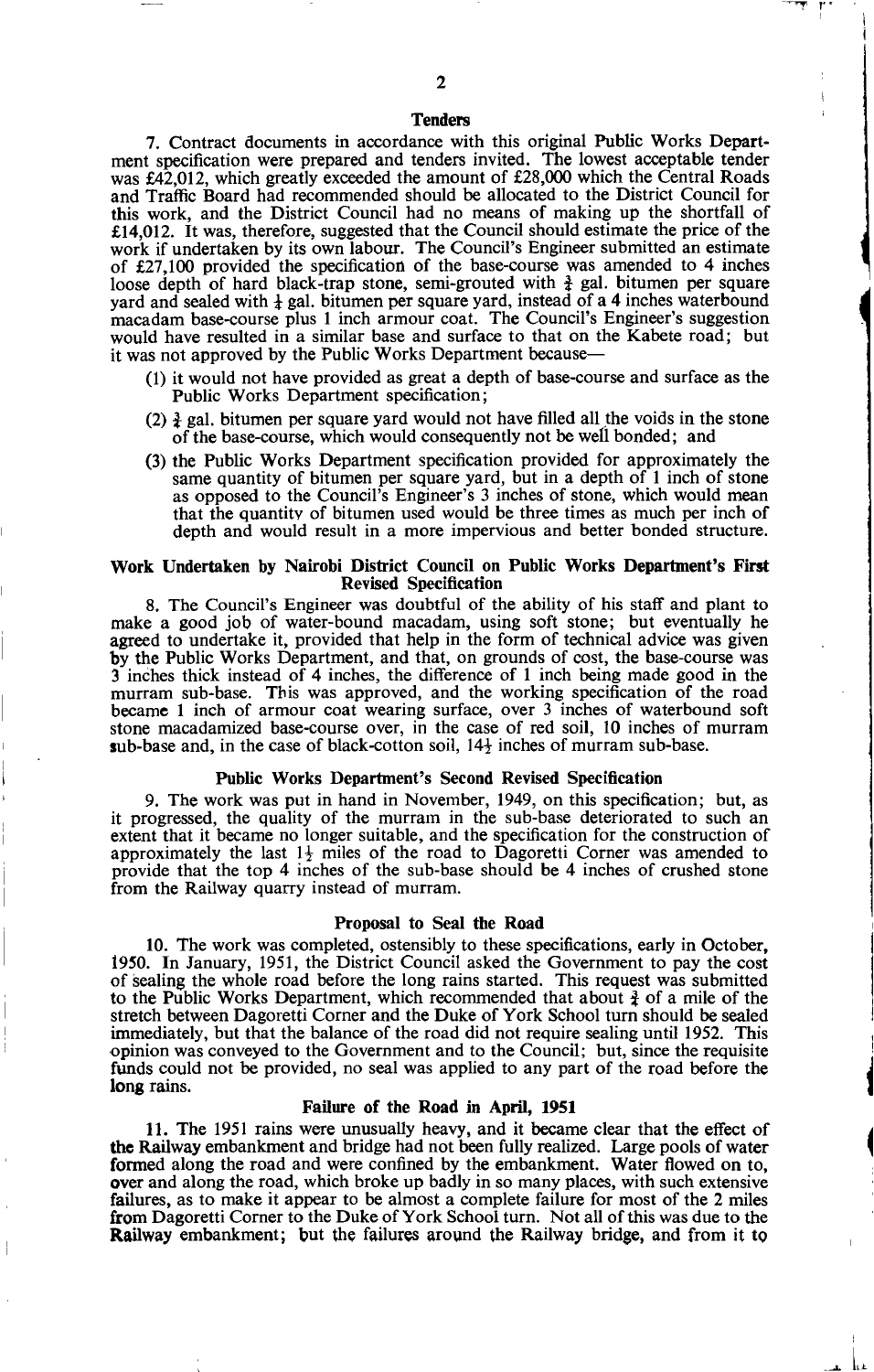Dagoretti Corner, where the water flowed along the road, were particularly bad. Other failures occurred in the dip in the forest and about the first Karen turn-off from the Dagoretti end (hereinafter referred to as the Karen turn-off); but the area of extensive failure was the first  $1\frac{1}{2}$  miles from Dagoretti Corner. These failures were undoubtedly due to the fact that water penetrated to the sub-base murram, which was of poor quality and too near the surface to bear the strain which was put on it. The specifications were designed to allow of the materials becoming wet, but I do not believe that it was envisaged that the sub-base would have to stand up to the wetting it got near the Railway bridge or from there to Dagoretti Corner.

#### Test Holes Reveal that the Base-Course is Not up to Specification

12. There were so many failures on the road which pointed to base or sub-base failure that, in May, 9 test holes were dug in the,road between Dagoretti Corner and the Duke of York School turn, from which it was discovered that the base-course was not up to specification, Where there should have been 7 inches of stone base and sub-base there were only some 4 inches or less; and where there should have been 3 inches of base there were only 2 inches. A further 12 holes were dug in the rest of the road and disclosed a similar position: that is to say 2 inches or less of base instead of 3 inches. The greatest depth of stone base and/or stone sub-base found anywhere on the road was  $4\frac{3}{4}$  inches at the Duke of York School turn.

13. The stone used in the base at the Karen end was very good quality hard stone, and the Materials Branch of the Public Works Department, which made the test, believed at that time that the whole base was constructed of such stone. The Materials Branch did not know that from the Karen turn-off to Dagoretti Corner a much softer stone was used. In some parts stone very similar to the Railway stone layer of sub-base which was specified for the last  $1\frac{1}{2}$  miles to Dagoretti Corner was used and, consequently, it appeared to the Materials Branch that in some places there was no depth of specified stone base at all-only sub-base masquerading as base.

#### Amount of Stone Ordered for the Base-Course: 232,000 cubic feet

14. One of the main reasons for the appointment of this Commission was the shortage of base disclosed by these test holes, and the explanation of this shortage is the most difficult task before this Commission. The original quantity of stone ordered for the base-course was 190,000 cubic feet, which should have been more than adequate to build the base to the specified compacted depth of 3 inches if it was all put into the base-course; but, notwithstanding this, a further 42,000 cubic feet of stone had to be ordered before the base-course was completed, and even then the finished base-course was under specification and only about 2 inches thick instead of 3 inches.

#### Possibility of Defalcation Discarded

15. The Commission has carefully considered the possibility that there was some deliberate defalcation in regard to this stone, but has discarded that as a possibility for the following reasons:

- (a) Too many people were involved. In addition to the Council's Engineer and staff, the work on the road was consistently inspected by a succession of different Public Works Department Engineers and other personnel experienced in road building. None of these noticed that insufficient stone was used in the base, and all of them were completely surprised at the results disclosed by the test holes. If there had been a conspiracy to defraud, a large number of people must have been involved or else a tremendous risk was taken.
- (b) There was as marked a shortfall in the case of the Railway stone sub-base at the Dagoretti Corner end of the road. This stone was paid for in a lump sum at a cheap rate and obtained from the Railway and not from a contractor; so that there was no incentive to fraudulent conspiracy,
- (c) The witnesses examined all impressed the Commission as being honest.
- (d) Although the shortfall is large and difficult to explain, reasons can be found to account for a large proportion of it; and it seems possible to the Commission that they could account for the whole of it. There is admittedly a measure of uncertainty as to exactly how all the shortfall occurred, but this is mainly due to the fact that it was caused by a number of factors, and it is not possible in many instances to assess exactly the effect of each of the individual factors.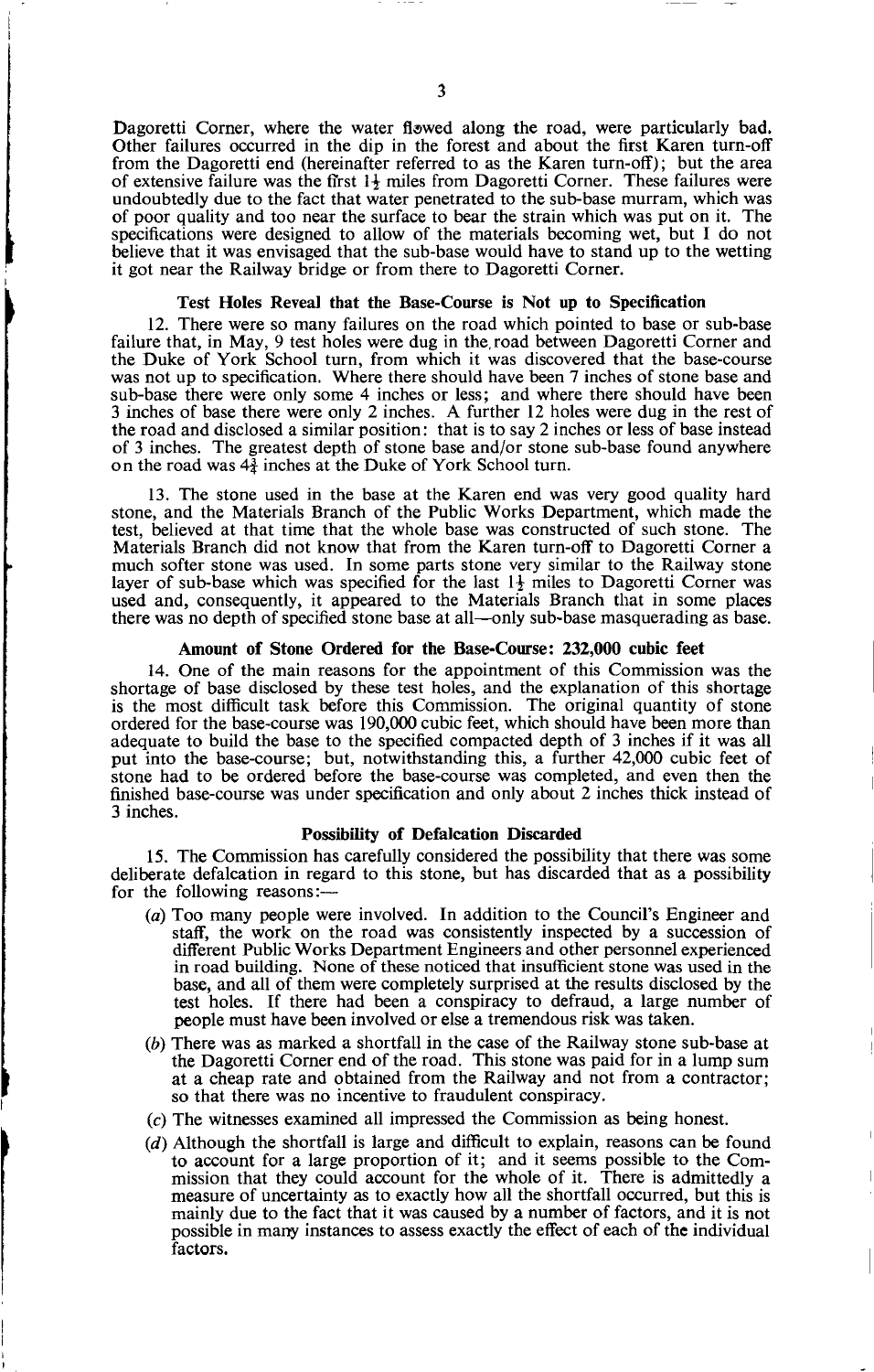#### **Quality of Stone**

15. The Contractor who supplied the stone got the contract by tender. He submitted two samples of stone and two different quotations, depending upon which sample was selected. One sample was soft stone and the other was a hard building stone. The soft stone was selected. It so happened, however, that the first deliveries were of hard stone though subsequently soft stone was supplied. The softness of the stone was reported by the Council Foreman and Supervisor, but they were told that it was according to sample. This stone varied in quality and softness, some of it being extremely soft, crushing to dust, and some being clayey and likely to disintegrate on being saturated with water. The contract was for  $2\frac{1}{4}$  inch crusher-run stone; so that anything which would pass through a  $2\frac{1}{2}$  inch mesh was acceptable under the contract. There was a large proportion of fines and chips. The Contractor put it at 20 per cent to 22 per cent. They were not used in the base-course, though they were used in the shoulders. When the stone was ordered it was believed that the dust and chips would be valuable for binding the material into macadam and would help to procure a good consolidation. This would have been the case in regard to the soft stone, as a subsequent test by the Public Works Department's Materials Branch on the Duke of York School road showed; but the first stone delivered was hard stone and was laid and macadamized under the supervision and direction of Public Works Department road superintendents, who found that, when the fines were included, the material crept under the roller and would not bind. So they ordered the material to be relaid eliminating the fines, and thence-forward the fines and chips were eliminated from the basecourse with the soft stone as well as with the hard stone, pronged forks being used for the purpose.

17. The elimination of fines and chips would be a direct explanation of a substantial part of the shortage-up to 15 per cent at least in my opinion, and possibly up to 20 per @nt, of the stone ordered. Apart from this direct result, the elimination of chips and fines would have a result on compaction, because 4 inches of large stone with no dust or fines in it would have more voids than the same thickness of stone which included a high percentage of chips and fines; so that the layer with greater voids would compact to less than the other, and the softer the stone the greater would be the compactive effect. In the Public Works Department compaction test on the Duke of York School road dust and chips were not eliminated; so that the result of that test, which showed that  $5\frac{1}{2}$  inches loose, including fines, compacted to 4 inches, is not exactly applicable to the base-course in the Ngong Road.

18. Another point in connexion with this compaction test was made by Mr. Fleming of the Public Works Department during my inspection of the road. He believed that the effect of a roller on a thin layer of stone would be greater asregards compaction than it would be on a thicker layer and that, as the test was on a loose layer  $5\frac{1}{2}$  inches thick, the compaction loss on a layer 4 inches thick or less would be in greater proportion. I think there is some support for this contention in page 3 of the Consultants' report on the soft Railway stone, where it was said: "It was felt that the effect of standard compaction on this material did not reflect the effect of a heavy roller on a thin layer".

19. Although the measurements of the thickness of the base in the test holes made in the road by the Public Works Department were taken as carefully as possible, it was pointed out in the evidence given by the representative of the Materials Branch who took the measurements that they were necessarily inaccurate to some extent, and that he could not guarantee them to within less than about  $\frac{1}{4}$  inch either way. Although  $\frac{1}{4}$  inch seems a small margin, it amounts to 12 $\frac{1}{2}$  per cent on 2 inches, or  $8\frac{1}{3}$  per cent on 3 inches. The same witness also pointed out that most of the stone uscd was very soft, and that where it crushed to dust it would be very difficult indeed to distinguish from the underlying murram: in this he was supportcd by Mr. Strongman, the Materials Engineer, who said that the stone was so soft and clayey that, if it got wet, it would be liable to disintegrate.

Z). Another effect of the softness of the stone was that, when it was slurried and brushed in the process of macadamizing, some of it which had crushed to dust would be carried away with the water and brushing. The test holes disclosed that a considerable quantity of water permeated through the armour coat to the base and subbase.

> l املاً الف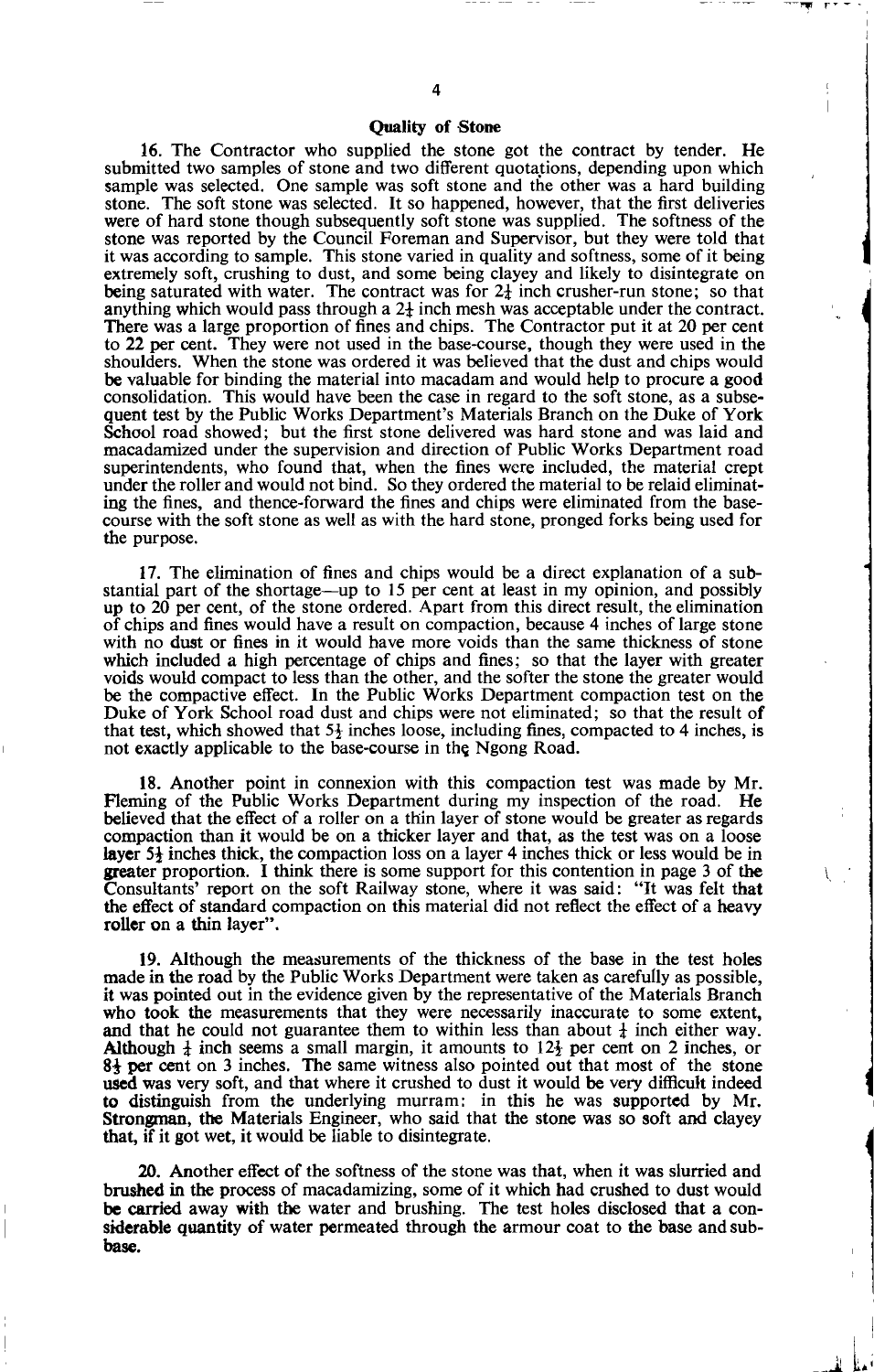21. When all these facts are taken into consideration, it is considered that they probably afford, in the aggregate effect, a sufficient explanation as to why a loose layer of stone (say from  $3\frac{1}{2}$  to 4 inches thick) should have compacted to a visible layer of about 2 inches-plus thick, instead of 3 inches-minus.

## Shortfall between the Amount of Base-Course Stone Ordered and the Amount Found<br>in the Road

22. There remains, however, the question as to what happened to all the 232,000 cubic feet of base stone ordered and paid for, which seems ample to provide a greater loose depth than a layer of 4 inches, since 4 inches multiplied by 4'3 miles multiplied by 2l feet comes to only 158,928 cubic feet.

23. In the first place, although the specifled width of the base-course was 2l feet, it appears to have spread wider under pressure. Three cross sections of the road were measured and found to vary in width from 2l feet 3 inches to 22 feet 2 inches, the average being 2l feet 7 inches. These cross sections were all made towards the Dagoretti Corner end of the road. For the first three quarters of a mile at the Karen end hard stone was used, which would be inclined to spread more. At the bends the road was made wider; and more stone would be used for banking to get the correct camber. This was agreed by Mr. Fleming and Mr. Hugo. From all this it appears that the carriageway was made wider than 21 feet, and therefore more stone than 158,938 net cubic feet would have been required to give a 4 inches loose depth of stone base.

24. The stone was delivered at various places: at first it was stacked at the side of the road in a triangular windrow, but, as this obstructed operations and caused loss of stone in the drains, the stone was subsequently dumped in the middle of the road. However, since the delivery rate of stone far exceeded the progress of the road, this method also had to be given up, and the stone was then stacked in several stock piles off the road. This must have increased the handling and caused some added waste. The stone was delivered some considerable time before it was used: it was soft and porous, and I think this too must have added to the loss, particularly if it was heavily rained on. This stone was also used to make temporary repairs in the old road by filling up holes in the old surface, and to make deviations passable in bad weather. It is usual to allow a minimum of 10 per cent for waste. In this case I think a larget allowance should be made, and I do not consider that 20 per cent would be too much. If to that is added only 15 per cent for the elimination of fines and chips, we would have left 150,800 cubic feet, which is enough to provide a loose layer of  $3\frac{3}{4}$ inches over the road, taking the width of 21 feet 7 inches, which is the average of the three cross sections. 20 per cent may seem a large amount to allow for waste, but it is surprising how small amounts can mount up. When the road was finished, up to 50 loads were taken to the Mbagathi road, and  $1\frac{1}{2}$  were used for the compaction test. These amounts, though small in relation to the total amount of stone ordered, came to about 2 per cent of it. Half a mile of base ravelled under traffic and had to be relaid, with a loss of approximately l0 per cent of the stone in that half mile, which is upwards of I per cent of the amount for the whole road. So these two factors alone would mean an increase in loss of approximately 3 per cent over the usual 10 per cent allowance.

25. There is a possibility that there was some measure of short delivery of the 190,000 cubic feet of loose stone originally ordered. Where this was delivered to stock piles, the piles were not levelled off before measurement but were measured in the uneven state. There is a possibility of a shortfall of up to 5 per cent on the measurements. Some of the witnesses put the possibility of error at considerably more than 5 per cent but, owing to the absence of records, it is not possible to make a definite finding that there was a short delivery, and it has not been established as a fact that there was any serious short delivery. It is a possibility, and, if it existed in fact, it would help to explain some of the shortage of stone disclosed by the test holes.

#### Railway Stone

26. As regards the Railway stone, the test holes showed an even greater shortage. There should have been 4 inches compacted thickness under the base, bul in fact there is only about 4 inches including the base. Part of this shortage can be explained by the fact that the calculations were worked out on the basis of a loose depth of 4 inches, instead of a compacted depth of 4 inches, which immediately points to a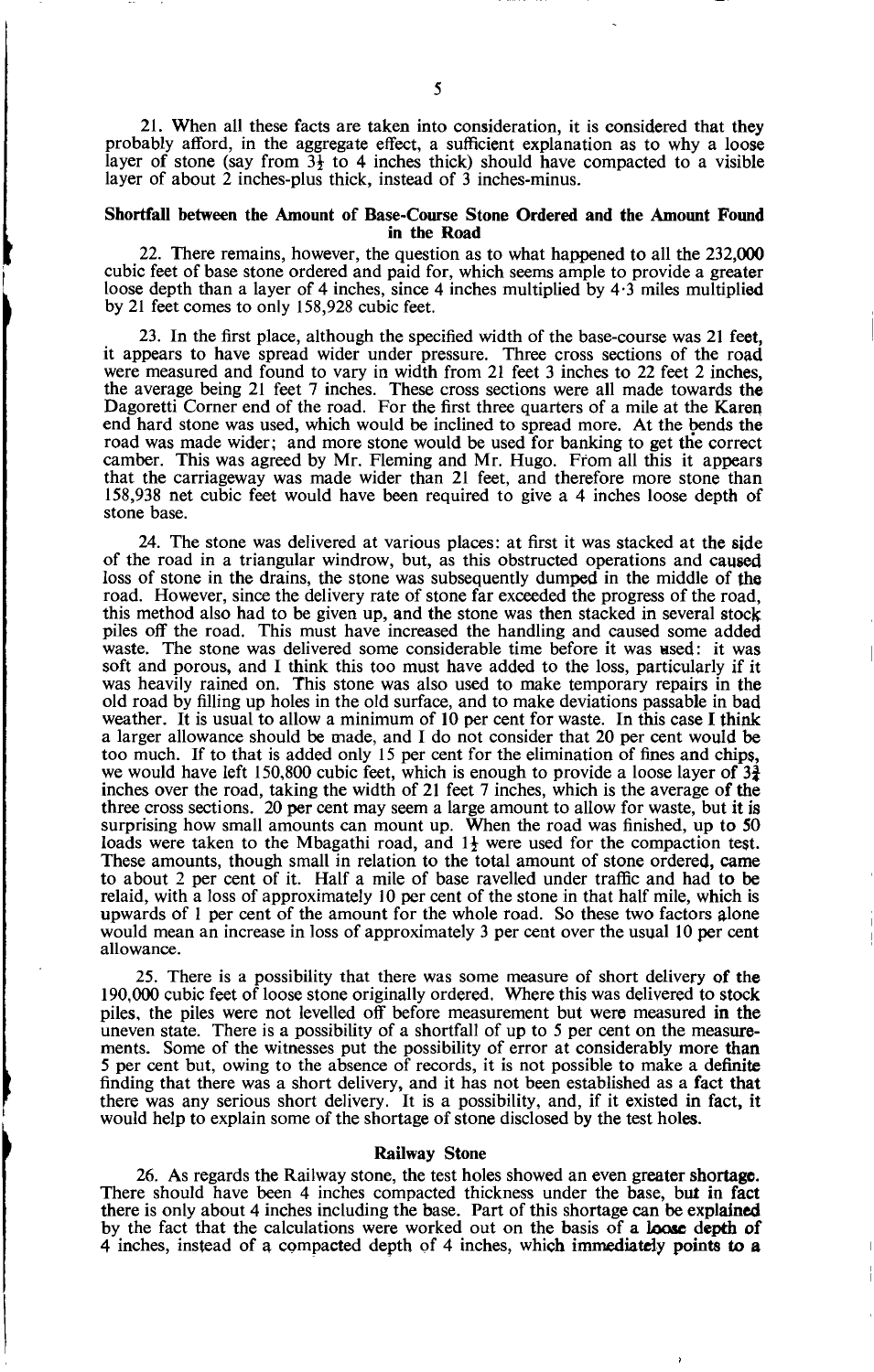shortfall of three-elevenths of the specification. Further, insufficient allowance was made for voids. This stone was brought to the road in large boulders and there crushed to a smaller size. The heaps of boulders would contain many voids and, as a result of crushing, the amount of stone which was available for the road would be much less than the cubic capacity of the heaps of uncrushed stone. It is estimated that the shortfall on this account would be 30 per cent, and that about  $2\frac{1}{4}$  inches compacted is the most that could be expected on the calculation for this stone. In fact only just over  $1\frac{1}{2}$  inches was found; so there appears to be a definite shortfall in results as regards this stone just as there was as regards the other base stone. The Railway stone was put on the part of the road which failed most, and the murram under it was of very poor quality and became plastic when it got wet. There must have been considerable disturbance of the murram layer, which also affected the stone layer, and this fact would make it difficult to find out exactly what happened to the soft stone sub-base and difficult to distinguish it and measure it exactly. Further, the sub-base was not blinded and macadamized with water, and so it would have been liable to more disturbance and penetration, and possibly to a greater degree of compaction.

27. There was no incentive to fraud in regard to this stone, as it was not obtained through a contractor and it appears to have been paid for in a lump sum rather than by the load. The only inducement to use less of this stone than was necessary was the need to hurry through the work on the road in order to complete it before the season of the short rains, and also to keep the cost of the road within the amount allocated for it. I am, however, satisfied that there was no deliberate attempt to skimp this stone. The necessity for it was realized and the laying of it was watched frequently by the Public Works Department Inspecting Engineer, who would have no incentive to connive at a shortfall.

#### Relations between the Public Works Department and Nairobi District Council Staffs

28. Throughout the reconstruction of the road, relations between the District Council staff and the Public Works Department Inspectors and advisory staff were amicable. It is agreed by everyone that the Public Works Department staff had no executive responsibility for the building of this road, which remained at all times the responsibility of the District Council staff. The Public Works Department promised technical advice and assistance and gave it generously; but the responsibility for adherence to the specifications was always with the Council. It is true that the calculation of the amount of Railway stone required was done by a Public Works Department official, and he frankly takes responsibility for that; but it was not his duty to see that the specified depth was put into the road. He did measure the loose depth of the base-course on one occasion and found it approximately correct. Both the Council staff and the Public Works Department staff are agreed that executive responsibility rested with the Council throughout.

#### Quality of Murram Sub-Base

29. The murram sub-base was of adequate depth according to the specification up to the time the specification was altered to provide for a 4 inch layer of stone sub-base; that is to say, on all but the last  $1\frac{1}{2}$  miles of the road.

30. As regards quality, the murram was of good quality from the Karen dukas to about the Karen turn-off, when it began to decline in quality and got progressively worse. The Materials Branch of the Public Works Department made constant tests and began to be worried about the quality as from the Karen turn-off; but, so long as the quality was on the borderline of satisfaction, no action was taken in the interests of economy. Eventually, however, the qualrty became definitely unsuitable, and so for the last  $1\frac{1}{2}$  miles a sub-base layer of Railway stone was specified.

31. By the time this decision was taken a considerable quantity of the inferior murram had been placed on the road right up to Dagoretti Corner. It was not ordered to be removed because of the cost and the delay which its removal would involve, and also because it was thought that it would be satisfactory enough if topped by <sup>a</sup> 4 inch layer of Railway stone sub-base. For the last  $1\frac{1}{2}$  miles the quantity of murram sub-base was not quite sufficient to comply with the specifications. The District Council cannot be blampd for this, hewever, as their supervisor had been told not to use any more of the murram.

.^ 1..

Ī.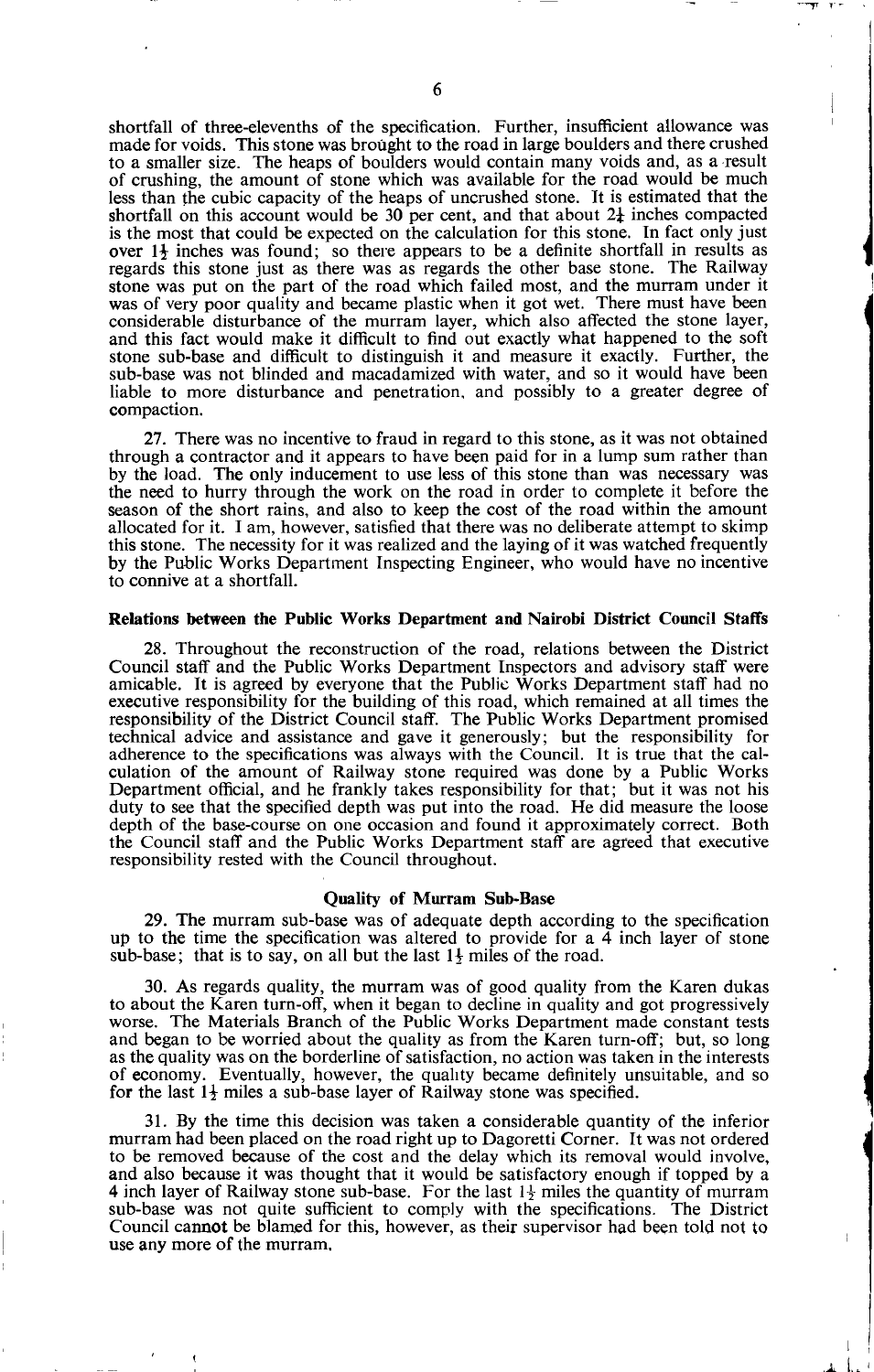32. It was the intention of the District Council's Engineer to scarify the old bitumen surface before putting on the murram sub-base, This was not done on grounds of expense and also because the Public Works Department's adviser did not consider it necessary or advisable. Opinions differ as to whether or not it should have been scarifled. Test holes showed that scarification was not necessary to provide a key. It would, of course, have enabled the water which penetrated from above into the sub-base to go down into the sub-grade, thereby weakening the sub-grade; but as against this, it would possibly have made the sub-base stronger by allowing it to get rid of some of its water. I think that scarffication would probably have made the sub-base stronger; but it appears to be a moot point as to whether it would have had a very marked effect, and certainly no blame can be attached to the Council's staff for failure to scarify the old pre-mix, since they acted on the best advice obtainable by them when they left it as it was. Nor do I think that any blame lies on the Public Works Department for recommending against scariflcation, as this is a matter upon which experts differ and it is not certain that scarification would have made any big difference to the result. The Consultants' report advised that the old pre-mix be left intact.

#### Quality of Armour Coat

33. The armour coat was laid by the Public Works Department and was fully up to specification as regards depth and showed very good penetration of bitumen. It turned out, however, to be very porous and allowed a great deal of water to penetrate to the lower layers. This was partly due to exceptionally heavy rain in 1951'and bad drainage on parts of the road; it was also due to the fact that it had not been laid long enough before it got wet for traffic to have kneaded it sufficiently to make it more waterproof. In these circumstances, it was unfortunate that a seal was not put on the Dagoretti Corner end at least, as advised by the District Council and the Public Works Department; but, even if such a seal had been put on, it is by no means certain that it would have prevented a failure at the Railway bridge owing to the lack of drainage there. If the inferior murram sub-base got wet failure was bound to occur. A seal might, however, have minimized the failures which occured there and have prevented others from occurring.

#### Causes of Failure

34. The main cause of failure was not due to the sub-grade even where this was black-cotton soil. The test borings showed that the sub-grade, even when it was black-cotton soil, was relatively dry and sound. The cause of the failures at the Dagoretti Corner end of the road was the saturation of the inferior murram of the sub-base which became plastic, and the weakness of the base. The main area of failure was the portion of the road which contained a sub-base layer of Railway stone and which was most subjected to flooding. Failure to consolidate the Railway stone into proper macadam rendered it liable to penetration by the clayey murram sub-base when it became plastic on saturation with water, and this penetration would lubricate the stone and cause disturbance of the stone and thus lead to failure. The thinness of the stone layers had a threefold effect: in the first place, it had the direct result that the layers themselves were weaker than they should have been; in the second place, being thin, they were more liable to penetration by inferior material from below; and, in the third place, it increased the load which the inferior murram had to bear, because the intensity of pressure or weight per square foot on a road foundation varies with the depth at which it is measured, the weight of a vehicle being distributed over a wider and wider area of the foundation according to the depth. For example, the intensity of pressure at 2 inches from the surface would be considerably greater than at 3 inches from the surface, and it would be very much greater at 4 inches from the surface than it would be at 7 inches.

35. The softness of the base stone, as well as its lack of depth, predisposed it to failure; and the fact that some of it was clayey would lead to failure where such stone was included in the base-course. The stone used for the base was in general too soft for this purpose.

36. Near the Karen turn-off failure was chiefly due to insufficient drainage and the raising of the water table there by a hard bank of murram which hindered water from percolating and draining away from the road foundation.

37. The whole road is technically sub-standard. Apart from those places where failure occurred to the extent of disintegration of the surface, there is evidence of technical failure not amounting to breakdown. This is shown by the existence of depressions, somewhat similar to corrugations, which have occurred.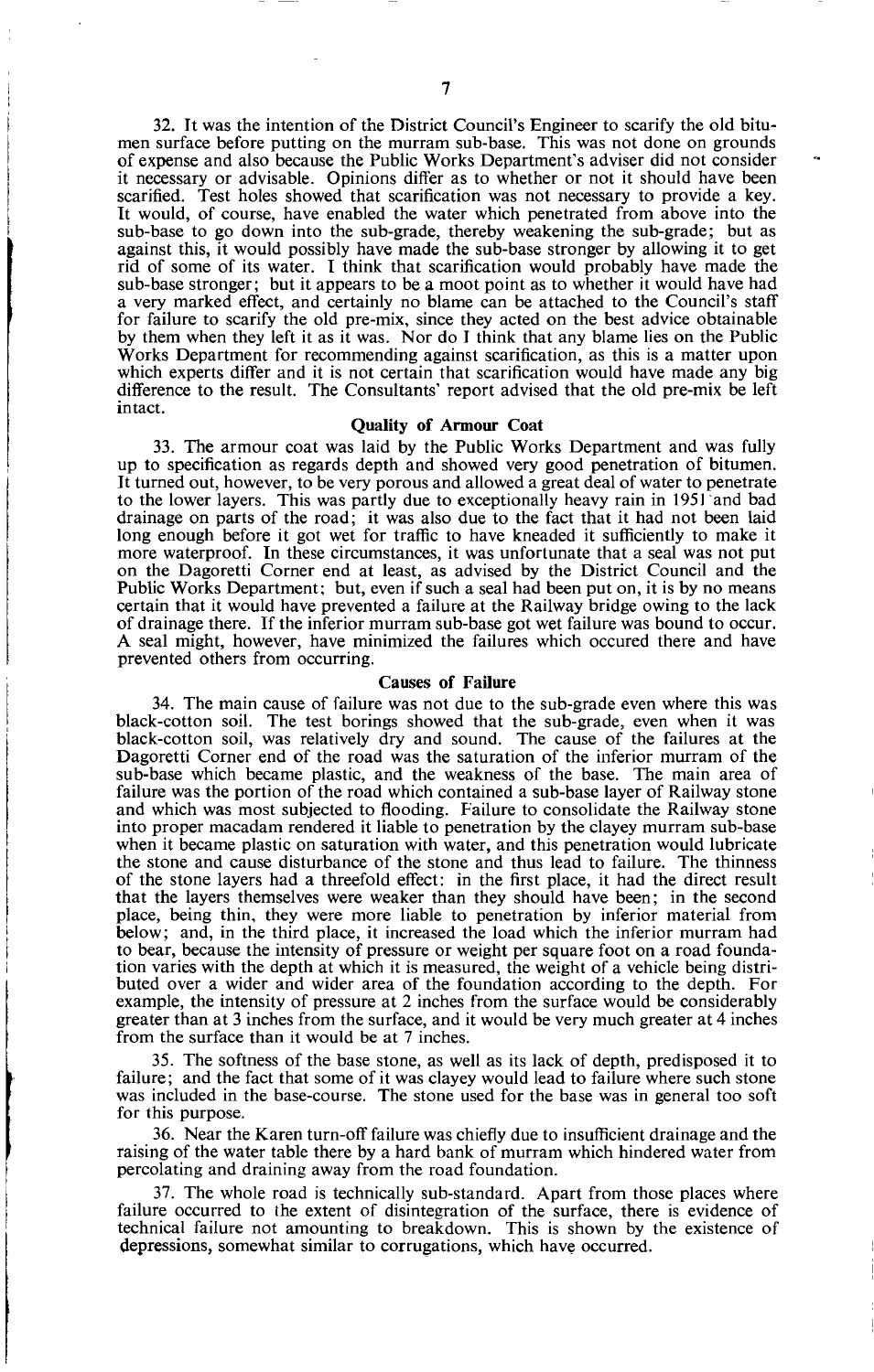#### **Recommendations**

38. No experienced engineer would guarantee this road to stand up to traffic unless it is strengthened by the addition of a carpet of hard stone. There is, however, a chance that the road will continue to be servicable for some years if it is carefully maintained.

39. The bad stretch consisting of the last  $1\frac{1}{2}$  miles to Dagoretti Corner has been improved by additional drainage and culverts installed after the first breakdown and has stood up fairly well to the 1951 short rains, which were unusually heavy and prolonged. But there is a noticeable tendency for cracks to appear now that these rains are over and the road is drying out in warmer weather. These cracks will cause trouble if they are not attended to. The best, and in the long run the most economical, step would be to add to the existing structure of this stretch sufficient hard stone and bitumen, or other suitable material, to raise the standard of the road to a condition where future failures would not occur. The cost of this work might be in the region of  $£3,000$  a mile; but no accurate estimate could be made until the work came to be properly planned. This is the part of the road which failed most and which carries most traffic. If the necessary money can be made available, I strongly recommend that at least this  $1\frac{1}{2}$  miles be strengthened. If, however, the money for that is not obtainable, then there is a chance that even this stretch will be servicable if it is very well maintained and constantly sealed and patched whenever it shows signs of deteriorating. The cost of such heavy maintenance is, in my opinion, likely to increase progressively as time goes on and to exceed the interest on the capital cost of the more satisfactory course of strengthening the road now.

40. The other danger area at present is near the Karen turn-off, where signs of failure occurred during the last short rains. Here the primary necessity is to improve the drainage if that be possible, and steps to that end should be taken immediately. I consider that the strengthening of the existing surface on this stretch of the road is also desirable as it is a difficult drainage area. I would apply the same recommendation and comments as in the case of the Dagoretti Corner end, with the reservation that, if the present drainage position can be substantially improved, the addition of extra material would be less urgently required as this part of the road does not carry quite so much traffic. The stretch is comparatively short, however, and, if the Dagoretti Corner end is strengthened, similar strengthening near the Karen turn-off is desirable.

41. The rest of the road, though sub-standard, has not given much trouble and should remain serviceable for some considerable time if it is properly serviced and maintained.

42. Although it is not strictly within the terms of reference of this Commission, I cannot resist mentioning that the present traffic island at Dagoretti.Corner is not well designed for the convenience of the road-users and, if the major recommendation to strengthen the Dagoretti Corner end of the road is carried out, it might be possible to improve the design of the traffic island at the same time without large additional expense.

#### Cost of the Road

43. The cost of building the road came to £28,045 19s. 14 cts., which is made up of the following main net items:-

|                                                          |                                                                                                                                                                                                                                |               |                                                                                                                 |                      |                      | Sh.     | cts. |
|----------------------------------------------------------|--------------------------------------------------------------------------------------------------------------------------------------------------------------------------------------------------------------------------------|---------------|-----------------------------------------------------------------------------------------------------------------|----------------------|----------------------|---------|------|
| Stone, ballast, sand, etc.                               |                                                                                                                                                                                                                                |               | and the same state of the same state of the same state of the same state of the same state of the same state of |                      |                      | 171,250 | - 00 |
| Direct labour and plant                                  | $\ddot{\phantom{a}}$                                                                                                                                                                                                           |               | $\mathbf{r}$ , and $\mathbf{r}$ , and $\mathbf{r}$                                                              | and the state of the | $\sim$ $\sim$        | 243,435 | - 00 |
| Bitumen<br><b>Contract</b>                               | the state of the state of the state of the state of the state of the state of the state of the state of the state of the state of the state of the state of the state of the state of the state of the state of the state of t |               |                                                                                                                 |                      | $\ddot{\phantom{0}}$ | 46.243  | - 40 |
|                                                          |                                                                                                                                                                                                                                |               |                                                                                                                 |                      |                      | 20.380  | - 00 |
| Administration charge                                    | $\ddot{\phantom{a}}$                                                                                                                                                                                                           | $\sim$ $\sim$ | $\ddotsc$                                                                                                       |                      | $\ddot{\phantom{a}}$ | 40.249  | -12  |
| Sundries (e.g., culverts, timber, Railway stone, cement, |                                                                                                                                                                                                                                |               |                                                                                                                 |                      |                      |         |      |
| water, etc.) $\cdots$ $\cdots$ $\cdots$                  |                                                                                                                                                                                                                                |               |                                                                                                                 |                      | $\sim$ $\sim$        | 39.361  |      |

sh.560,919 14

ا س

([28,045 19s. 14 cts.)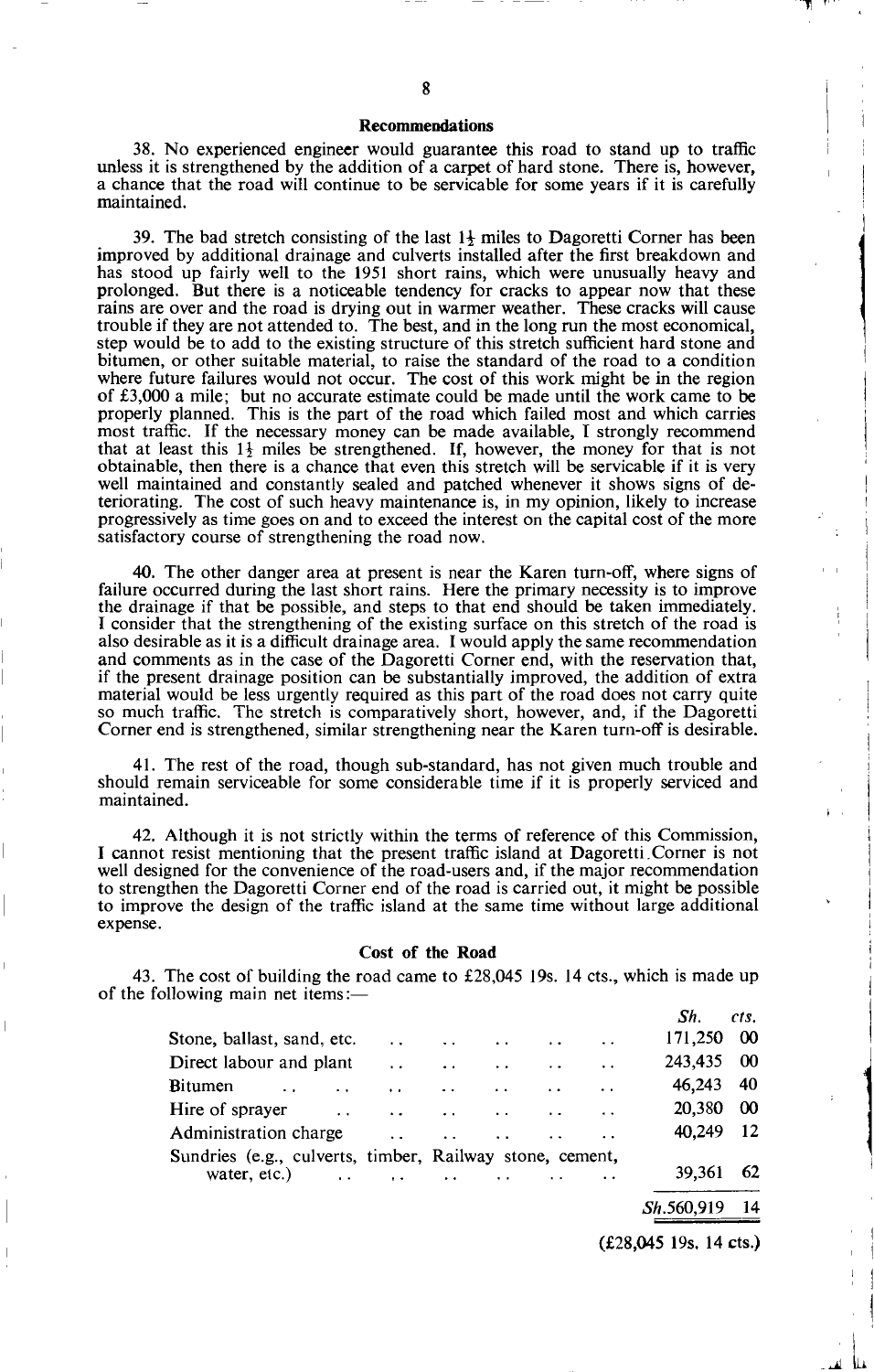The amount of  $£28,045$  19s. 14 cts. is the net amount after certain credit items have been allowed for. Details of monthly expenditure and of the credit items are given in Appendix 5. The credit items do not include anything for the soft stone used on the Mbagathi Road (see paragraph 24 above) or for a small proportion of blacktrap stone used on the Langata road. The administration charge was assessed on the basis of 8 per cent of the other expenditure.

When the estimate for the cost of constructing the road was prepared no allowance was made for the devaluation of the pound sterling, which may reasonably be assumed to have increased the cost of operations somewhat.

The amendment to the specification requiring a 4 inch-layer of Railway stone sub-base was estimated to have increased the cost by some £800.

44. The ultimate cost of the road before it failed and had to be repaired was practically within the allocation of  $£28,000$  and was much cheaper than the lowest acceptable tender (f42,012).

45. The result was not as satisfactory as it ought to have been, but the expenditure has not been wasted by any means. Even including the cost of subsequent repairs, which up to the 30th December, 1951, came to £4,255 5s. 18 cts., and the cost of strengthening the road towards the Dagoretti Corner and near the Karen turn-off as recommended in this report, the total cost should be well below the lowest acceptable tender. It may be pointed out that, had the construction been done by a private contractor, the cost might quite well have exceeded the lowest acceptable tender, and there would have been the additional expense of checking and measuring the work.

46. On the whole it can be said that the Public have received fairly good.value, though not quite as good value as was expected.

#### Responsibility for the Failure of the Road

47. Although the unusually wet weather and the lack of sufficient drainage on parts of the road contributed largely to the failures, some of the responsibility for the failures in the road must lie with the District Council, who failed to check that the specification was complied with. There should have been much more supervision, and a check should have been made from time to time to see that the compacted depth of the base-course was up to specification. Similarly, the compacted depth of the layer of Railway stone should have been checked. Generally it can be said that the District Council did not provide enough staff for the proper amount of supervision which should have been given to the operations. For most of the work there was only one European Foreman and one Chief Works Supervisor for the whole job, and the latter had to supervise work on other roads at the same time.

48. The soft stone used in most of the base-course was not a satisfactory material for the purpose. In view of the fact that soft stone varies in quality from quarry to quarry, and from place to place in the same quarry, and also in view of the lack of trained personnel, the Council's Engineer's initial doubts as to the advisability of water-bound soft stone macadam seem to have been only too well founded. If soft stone is used for such a purpose, there must be a constant check on deliveries to see that the quality is maintained and that it does not deteriorate to the extent it did in this road, Hard stone, though more expensive, is much more satisfactory, and, where it is specified, there is less likelihood of the deliveries falling below the danger point as happened in this case.

49. Similarly with murram, there should be a constant check at the quarry to see that only suitable material is excavated and used. The use of doubtful clayey material instead of murram should be rigorously excluded, particularly where efficient drainage is difficult to arrange.

50. Unfortunately, finance was necessarily a governing factor in this matter: and, if there had been all the supervision that was desirable and only hard stone had been uscd, the cost would undoubtedly have greatly exceeded the allocation.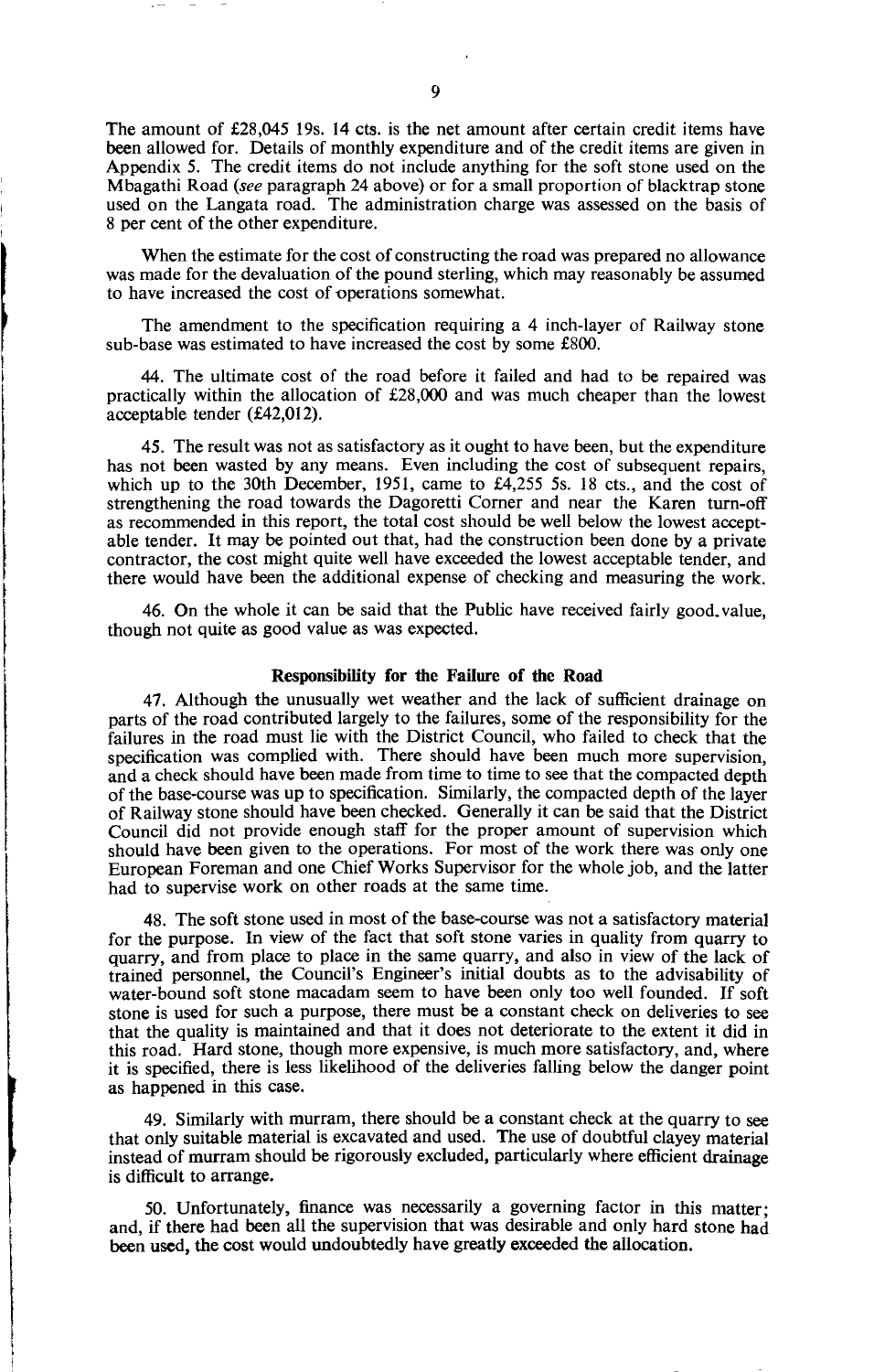#### Summary of Recommendations

- 51.(a) For  $1\frac{1}{2}$  miles from Dagoretti Corner there should be added to the existing structure sufficient hard stone and bitumen, or other suitable material, to raise the standard of the road to a condition where future failures would not occur (see paragraph 39 above).
	- (b) For the short stretch near the Karen turn-off, which exhibited signs of failure and deterioration during the recent short rains, similar steps should be taken to raise the standard of the road, and the drainage should be improved in this area (see paragraph 40 above).
	- (c) The remainder of the road should be carefully maintained and resealed and patched promptly as and when signs of deterioration occur (see paragraph 4l above).
	- (d) The design of the traffic island at Dagoretti Corner should be improved (see paragraph 42 above).

#### Acknowledgments

52. I wish to express my thanks to all the witnesses who gave evidence before the Commission (a list is contained in Appendix 2); to the Nairobi District Council for the ready manner in which it made available the requisite documents; and to the stenographers who made verbatim records of the evidence given.

I also wish to record my appreciation of the assistance given by Mr. Adie, the Secretary to the Commission, whose efficiency greatly facilitated the execution of the Commission.

> G. B. RUDD, Commissioner.

Ţ

 $l$  .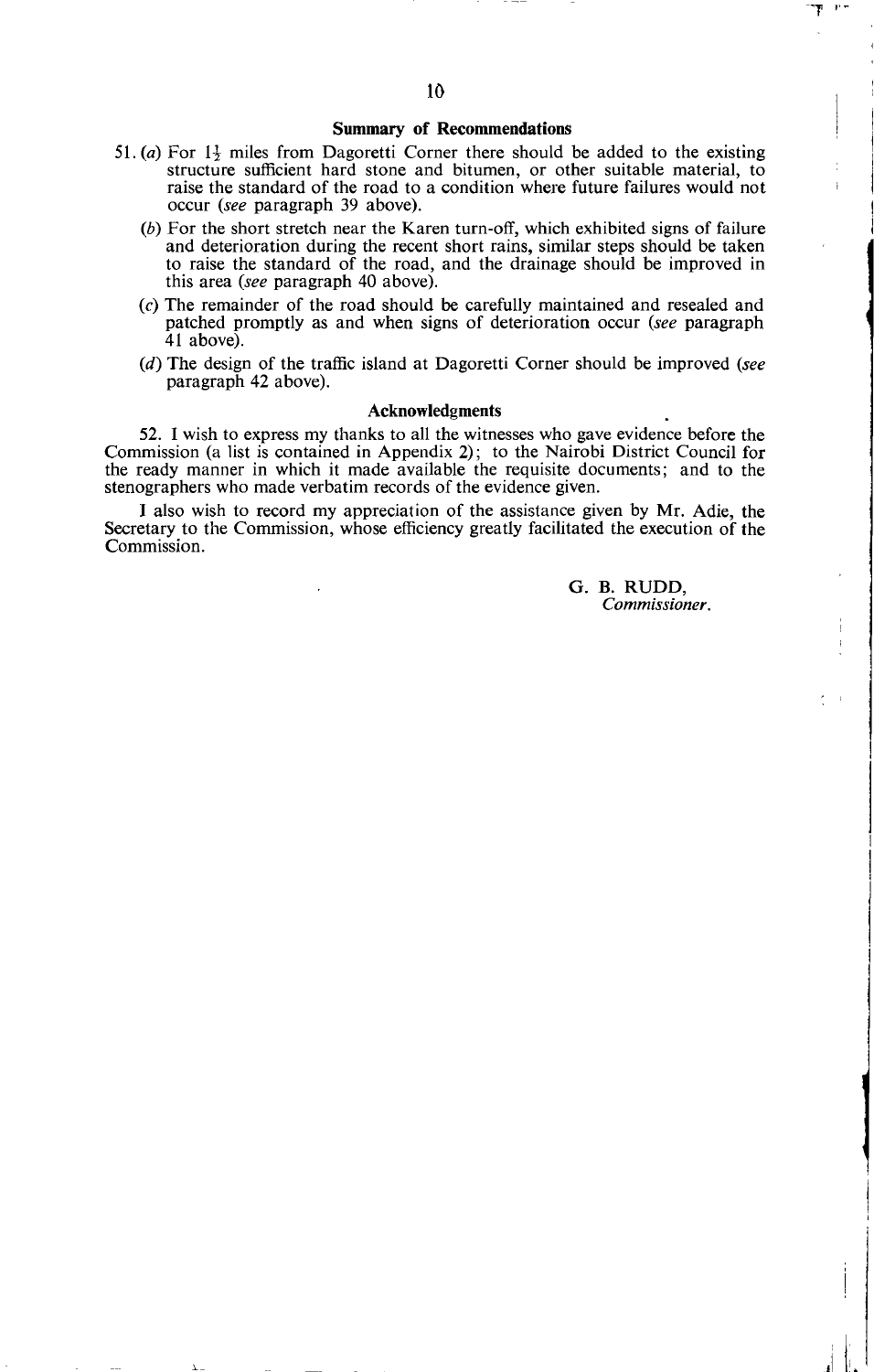NOTE ON THE DOCUMENTS USED BY THE COMMISSION The documents used for this Commission of Inquiry are contained in the following files:-

P.W.D. File (Roads Branch) F.2/4. Local Government Office File 336A.

Secretariat Files B.RDS.38/8/13/13.

B.RDS.38/8/13/13/1.

B.RDS.38/8/13/13/1A.  $B.RDS.38/8/13/13/1B.$ 

## B.RDS.38/8/13/13/1c.

Nairobi District Files containing Foremen's returns and monthly progress shects.

## APPENDIX 2

PERSONS WHO GAVE ORAL EVIDENCE BEFORE THE COMMISSION

- Mr. K. L. Hunter, O.B.E., Assistant Chief Secretary.
- \*Mr. G. B. Weale, O.B.E., B.Sc. (Civil Eng.), M.(S.A.)LC.E., Road Engineer, Public Works Department.
- Mr. F. S. Strongman, M.I.Str.E,, M.I.Mun.E., M.R.S.I., Materials Engineer, Public Works Department.
- fMr. J. Fleming, Inspecting Engineer, District Council Roads, Public Works Department.
- Mr. C. F. Krause, Materials Assistant, Public Works Department.
- Mr. H. C. Rossouw, Road Superintendent, Public Works Department.
- \*Mr. W. J. Dyack, Computor, Hydraulic Branch, Public Works Department (formerly Engineer, Nairobi District Council).
- rMr. J. J. N. Hugo, Assistant Road Superintendent, Public Works Department (formerly Chief Works Supervisor, Nairobi District Council).
- Mr. G. H. Farndell, Assistant Road Superintendent, Public Works Department.
- \*Mr. J. C. Trowsdale, Accountant, Nairobi District Council.
- \*Mr. J. W. Judd, Road Foreman, Nairobi District Council.
- Mr. Oteng s/o Andal, Headman, Nairobi District Council.
- \*Mr. Ved Parkash Behal s/o lachmandass, Partner in the firm of Lachmandass & Co. (Gcneral Contractors and Builders).

\*These witnesses also submitted written Statements.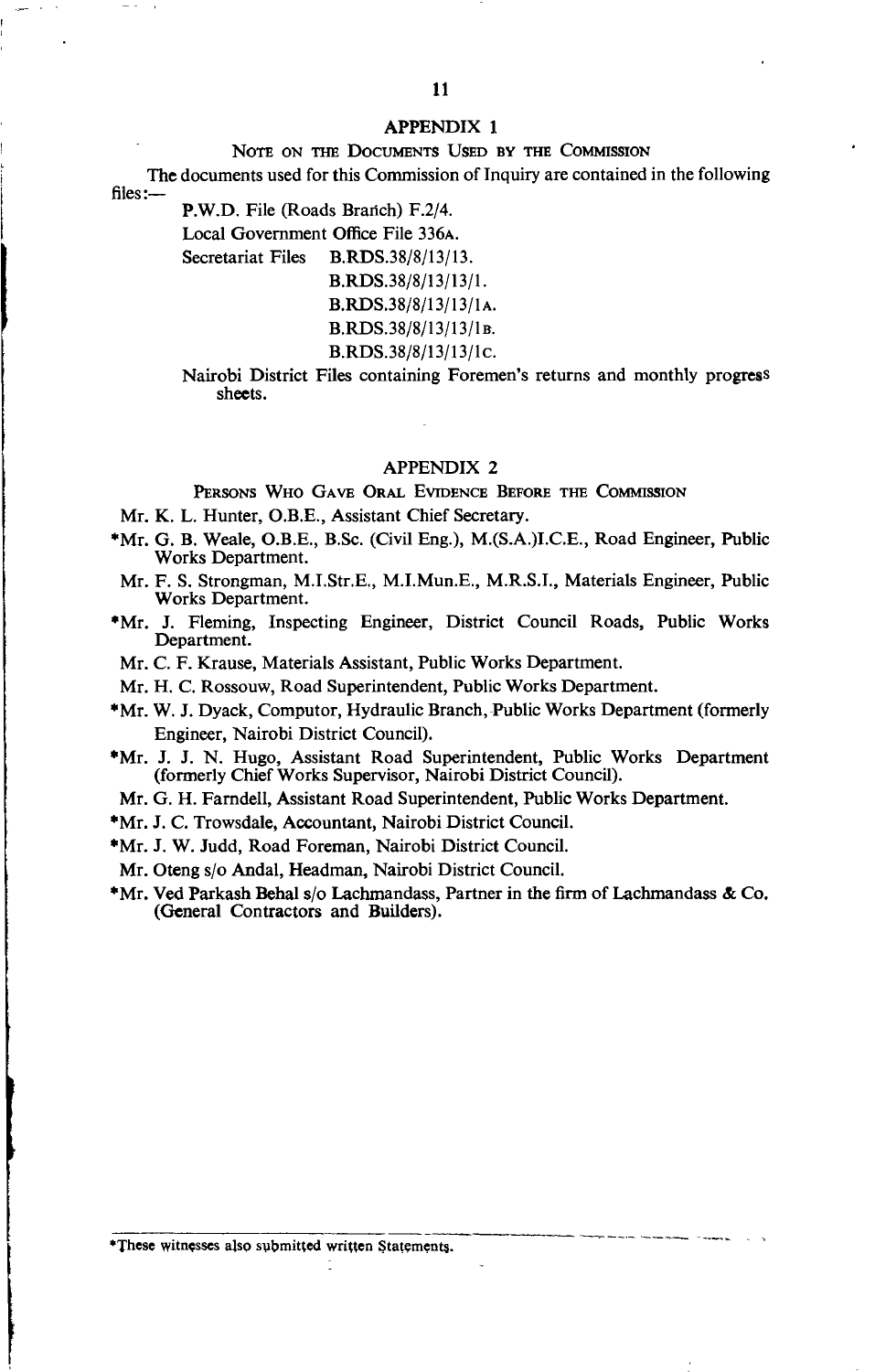DIAGRAMMATIC REPRESENTATION OF NGONG ROAD SPECIFICATIONS ON BLACK SOIL

**Wearing Course** 1<sup>1</sup>/<sub>2</sub> Premix Prime Coat. Soft Stone 44″ or **Base Course** Murram. Sub-Base (4 Layers) 17" Murram Prime Coat. TOTAL 23" CONSULTANTS' SPECIFICATION-(10,000 lb. WHEEL LOAD) 1"-11" Armour Coat. **Wearing Course** 4" Soft Stone. **Base Course** Sub-Base (3 Layers) 13<sup>1</sup> Murram. TOTAL 181" COUNCIL'S SPECIFICATION AMENDED BY P.W.D.-(7,000 lb. WHEEL LOAD) **Wearing Course** 1"-11" Armour Coat. **Base Course** 3" Soft Stone. Sub-Base (3 Layers) 14<sup>1</sup> Murram. TOTAL 18<sup>1</sup>/<sup>2</sup>-FIRST AMENDMENT 1"-11" Armour Coat. **Wearing Course** 3" Soft Stone. **Base Course** 4" Railway Stone. 10<sup>1</sup>/<sub>2</sub> Murram. Sub-Base (2 Layers)

TOTAL  $18\frac{1}{2}$  –Second Amendment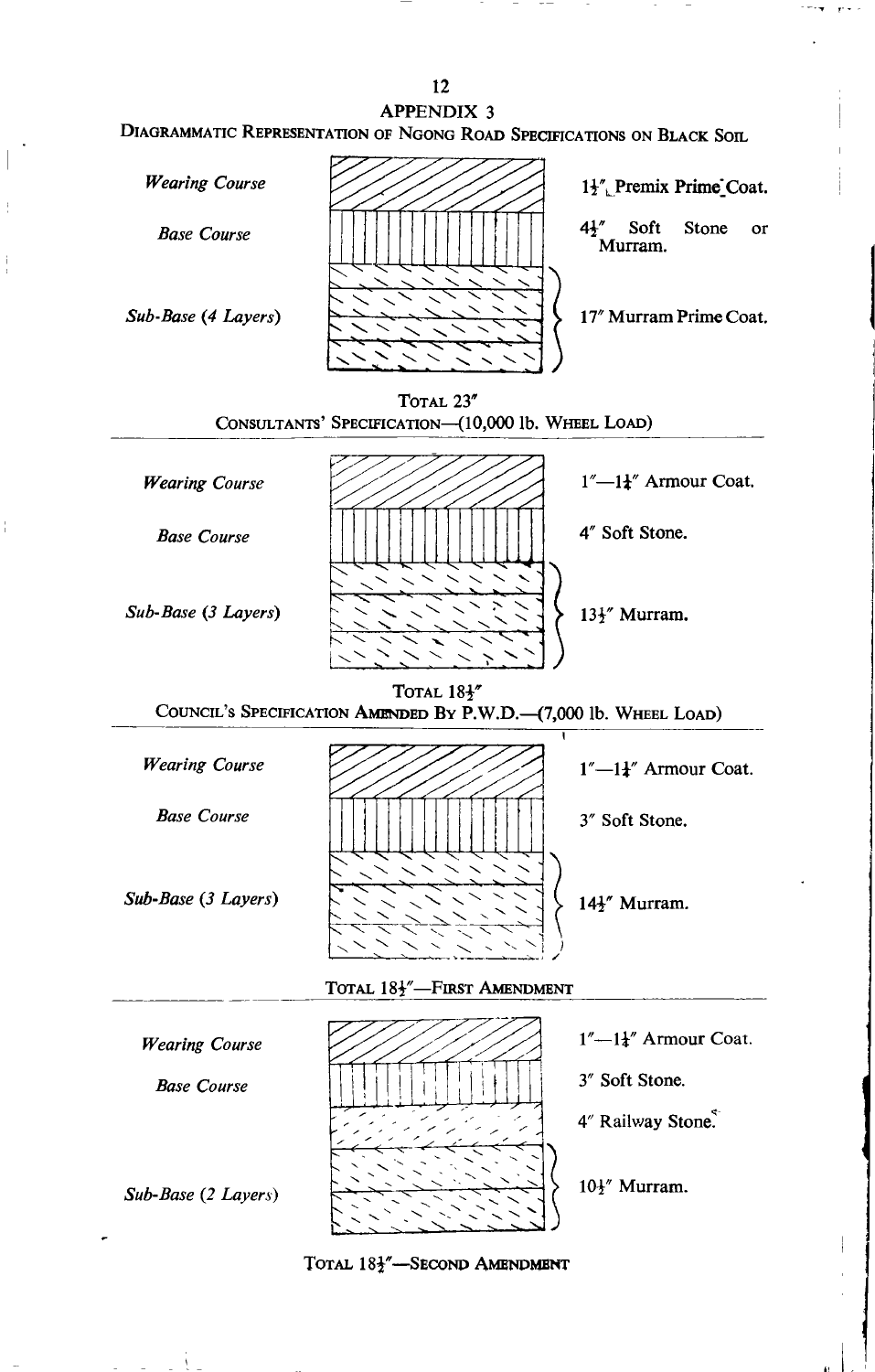



Sub-Base (2 Layers)

TOTAL 14"-FIRST AMENDMENT

10" Murram.

Nore:—In all specifications the existing material in the road above the natural soil was to be taken into account where this material was at least the equivalent of suitable murram, e.g. if there were 5" of murram, stone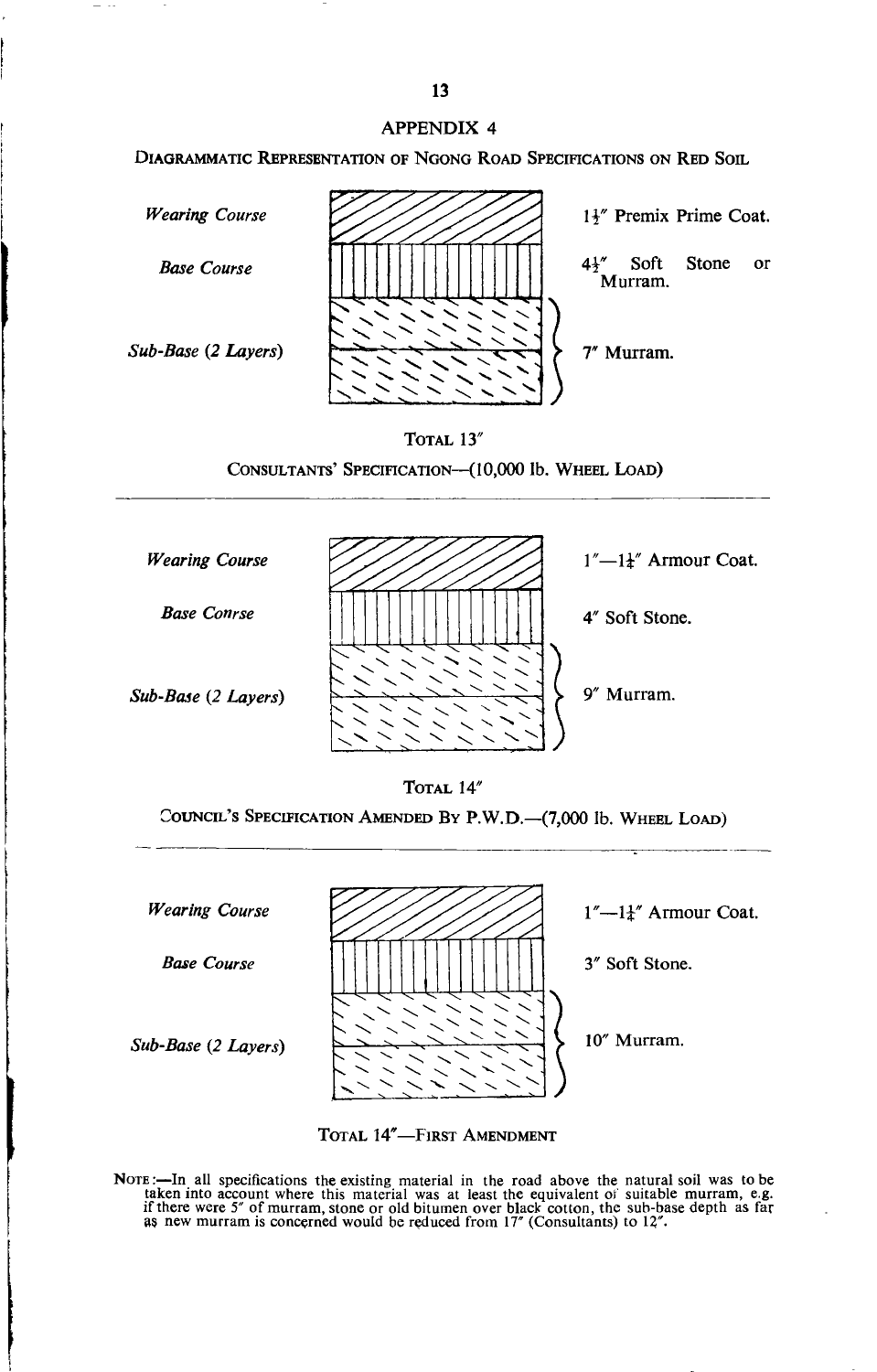## NAIRdBI DISTRICT COUNCIL

### Details of Expenditure Incurred by Nairobi District Council for the CONSTRUCTION OF THE NGONG ROAD

| Date         | Firm                                                                                                               | Order No.            |              |                       |
|--------------|--------------------------------------------------------------------------------------------------------------------|----------------------|--------------|-----------------------|
|              |                                                                                                                    |                      | Sh.          | cts.                  |
| 1949<br>Nov. | N.D.C. direct labour, plant, etc.<br>. .<br>N.D.C. direct labour, plant, etc.<br>$\ddot{\phantom{0}}$<br>. .       |                      | 6,502<br>62  | 90<br>40              |
|              | Montague Dwen Jessop—camber board<br>$\ddot{\phantom{0}}$                                                          | C.5764               | 312          | 07                    |
|              | Karen Provision Store—bamboo poles<br>$\ddot{\phantom{0}}$<br>Barker & Monnas—road sign boards                     | C.5757<br>C.5754     | 17<br>360    | 50<br>00              |
| Dec.         | $\ddot{\phantom{0}}$<br>N.D.C. direct labour, plant, etc.<br>$\ddot{\phantom{0}}$                                  |                      | 15,726       | 00                    |
|              | Santa Singh-to hire of D.7 tractor<br>. .                                                                          | C.6264               |              | 00                    |
|              |                                                                                                                    | C.6261<br>$C.6259$ ) | 3,300        |                       |
| 1950         |                                                                                                                    |                      |              |                       |
| Jan.         | N.D.C. direct labour, plant, etc.<br>$\ddot{\phantom{0}}$<br>. .                                                   |                      | 12,181<br>80 | 30<br>00              |
|              | N.D.C. direct labour, plant, etc.<br>$\ddot{\phantom{a}}$<br>. .                                                   | C.5792               | 157          | 50                    |
|              | E. W. Barker—road sign boards<br>$\ddot{\phantom{a}}$<br>$\ddot{\phantom{a}}$<br>Gailey & Roberts—sign paint, etc. | C.6603               | 87           | 56                    |
|              | $\ddot{\phantom{0}}$<br>$\ddot{\phantom{0}}$<br>Lachmandass & Co.-2,000 cu. ft. ballast<br>$\ddot{\phantom{0}}$    | C.6801               | 1.200        | $\boldsymbol{00}$     |
|              | $-1,000$ cu. ft. ballast<br>$\ddot{\phantom{a}}$                                                                   | C.6531               | 600          | 00                    |
|              | —1.000 cu. ft. sand<br>$\ddot{\phantom{a}}$                                                                        | C.6530               | 850          | 00                    |
|              | Montague Dwen & Jessop-12 sign boards                                                                              | C.6601               | 688          | 26                    |
|              | Gailey & Roberts-2 semi rotary pumps<br>$\ddot{\phantom{0}}$                                                       | C.6805               | 216          | 00                    |
|              | -brooms, handles, cutters                                                                                          |                      |              |                       |
|              | and twine<br>$\ddot{\phantom{a}}$<br>. .                                                                           | C.6630               | 97           | 35                    |
| Feb.         | Beales & Co.-concrete pipes<br>$\ddot{\phantom{a}}$<br>$\ddot{\phantom{0}}$                                        | C.6513               | 1,462        | 50                    |
|              | concrete pipes<br>$\ddot{\phantom{0}}$<br>. .                                                                      | C.6512               | 337          | $\bf{00}$             |
|              | Fazal Din & Co.—piping<br>$\ddotsc$<br>$\sim$ $\sim$<br>$\ddot{\phantom{0}}$                                       | C.6636               | 3            | 50                    |
|              | $-2$ gal. iron tanks<br>. .                                                                                        | C.6505               | 873          | 50                    |
|              | E.A. Timber Co-operative—timber<br>$\ddotsc$<br>. .                                                                | C.6629               | 29           | 25                    |
|              | N.D.C. direct labour, plant, etc.<br>$\ddot{\phantom{a}}$<br>. .                                                   |                      | 980          | $\boldsymbol{\infty}$ |
|              | N.D.C. direct labour, plant, etc.<br>$\ddot{\phantom{a}}$<br>$\ddot{\phantom{0}}$                                  |                      | 14,927       | 85                    |
|              | N.D.C. direct labour, plant, etc.<br>$\ddot{\phantom{a}}$<br>τ.                                                    |                      | 280          | 00                    |
|              | Journal $232-28$ bags cement<br>$\ddot{\phantom{0}}$<br>$\ddot{\phantom{0}}$                                       |                      | 308          | $\bf{0}$              |
|              | Gailey & Roberts—water meter, etc<br>$\ddot{\phantom{0}}$                                                          | C.6805               | 137          | 35                    |
|              | -rakes and handles<br>$\ddot{\phantom{0}}$                                                                         | C.6657               | 37           | 80                    |
|              | - rakes and twine<br>$\ddot{\phantom{a}}$                                                                          | C.6651               | 26           | 55                    |
|              | -spirit level<br>$\ddot{\phantom{1}}$<br>$\ddot{\phantom{1}}$                                                      | C.6660               | 13           | 58                    |
|              | —bass brooms<br>$\ddot{\phantom{a}}$<br>$\ddot{\phantom{0}}$                                                       | C.6826               | 69           | 00                    |
|              | solder for water supply                                                                                            |                      | 11           | 79                    |
|              | pipes                                                                                                              | C.6664<br>C.6640     | 625          | 00                    |
|              | Lachmandass & Co.—firewood<br>. .                                                                                  | C.6641               | 625          | 00                    |
|              | —firewood<br>$\ddot{\phantom{a}}$<br>$\ddot{\phantom{0}}$                                                          | C.6659               | 50           | 00                    |
| March        | Sunder Singh-camber boards<br>. .                                                                                  |                      |              |                       |
|              | Montague Dwen $\&$ Jessop—fitting pipes to<br>pump                                                                 | C.6450               | 36           | 33                    |
|              | $\ddot{\phantom{0}}$<br>N.D.C. direct labour, plant, etc.<br>$\ddot{\phantom{0}}$                                  |                      | 3,830        | 70                    |
|              | $\ddot{\phantom{0}}$<br>N.D.C. direct labour, plant, etc.                                                          |                      | 17,120       | 20                    |
| April        | $\ddot{\phantom{0}}$<br>. .<br>E. W. Barker—2 road signs<br>$\sim$ $\sim$<br>. .                                   | C.6683               | 45           | 00                    |
|              | Lachmandass & Co.—supply of ballast as per                                                                         |                      |              |                       |
|              | tender<br>$\ddot{\phantom{a}}$                                                                                     | Contract             | 60,750       | 00                    |
|              | -supply of ballast as per                                                                                          |                      |              |                       |
|              | tender<br>$\ddot{\phantom{a}}$<br>$\ddot{\phantom{0}}$                                                             | Contract             | 48,385       | 00                    |
|              | N.D.C. direct labour, plant, etc.<br>$\ddot{\phantom{0}}$<br>$\ddot{\phantom{a}}$                                  |                      | 1,733        | 90                    |
|              | N.D.C. direct labour, plant, etc.<br>. .                                                                           |                      | 14,255       | 65                    |
|              | N.D.C. direct labour, plant, etc.<br>$\ddot{\phantom{1}}$<br>. .                                                   |                      | 295          | 00                    |
|              | Journal 234—admin. charges<br>. .<br>. .                                                                           |                      | 42,697       | 52                    |
|              |                                                                                                                    |                      |              |                       |

i I

I -r, L"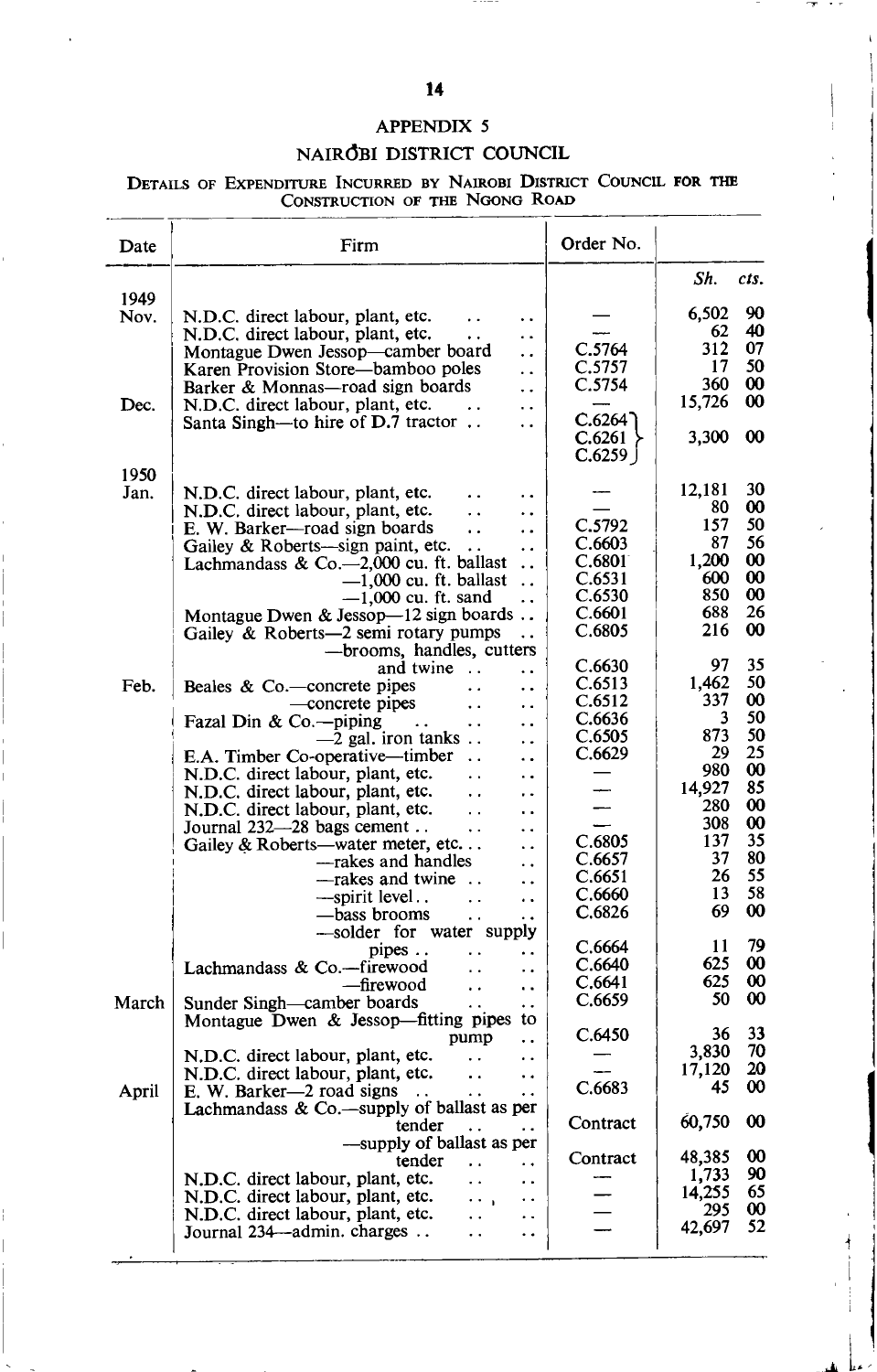## APPENDIX 5-Contd.

| Date        | Firm                                                           |                             | Order No. |               |                         |
|-------------|----------------------------------------------------------------|-----------------------------|-----------|---------------|-------------------------|
|             |                                                                |                             |           | Sh.           | cts.                    |
|             |                                                                |                             |           |               |                         |
| May         | J. G. Aronson-cateyes                                          | . .<br>. .                  | C.6014    | 1,785         | 00                      |
|             | Gailey & Roberts-bass brooms                                   | . .<br>. .                  | C.6884    | 54            | 60                      |
|             | Sunder Singh-boards, wooden                                    | $\ddot{\phantom{0}}$<br>. . | C.6628    | 57            | 50                      |
|             | -boards, wooden                                                | . .<br>Ω.                   | C.6604    |               |                         |
|             | Shell Co.—bitumen<br>$\sim$ $\sim$                             | . .<br>$\ddot{\phantom{0}}$ | Contract  | 7,562         | 96                      |
|             | Lachmandass & Co.—ballast<br>—ballast                          | . .<br>. .                  | Contract  | 24,750        | $\boldsymbol{\infty}$   |
|             | N.D.C. direct labour, plant, etc.                              | . .<br>. .                  | Contract  | 10,175        | 00                      |
|             | N.D.C. direct labour, plant, etc.                              | . .<br>. .                  | ----      | 4,183         | 70                      |
|             | N.D.C. direct labour, plant, etc.                              | $\ddot{\phantom{0}}$<br>. . |           | 1,663         | 90<br>50                |
|             | N.D.C. direct labour, plant, etc.                              | . .<br>. .                  |           | 1,214         |                         |
|             | Petty Cash—fundis wages<br>$\sim$ .                            | . .<br>. .                  |           | 23,900<br>412 | 40<br>50                |
|             |                                                                | . .<br>. .                  |           |               |                         |
| June        | Beales & Co.—concrete pipes                                    | . .                         | C.7419    | 1,012         | 50                      |
|             | concrete pipes                                                 | . .<br>. .                  | C.7081    | 427           | 50                      |
|             | E. W. Barker-sign boards                                       | . .<br>$\ddot{\phantom{0}}$ | C.7331    | 108           | 00                      |
|             | Dalgety & Co.—rakes and brooms                                 | . .<br>. .                  | C.7427    | 304           | 38                      |
|             | Shell Co.-bitumen<br>$\ddot{\phantom{a}}$                      | μ.<br>. .                   | Contract  | 6.105         | 04                      |
|             | Gailey & Roberts--twine                                        | . .<br>. .                  | C.7424    | 57            | 00                      |
|             | Journal 238. V.4/50—labour, plant                              | $\ddot{\phantom{a}}$<br>. . |           | 3,620         | 00                      |
|             | P.W.D. cost of distribution of bitumen                         | $\ddot{\phantom{0}}$        | Letter    | 20,000        | 00                      |
|             | Petty Cash—fundis wages                                        | . .<br>. .                  |           | 550           | 00                      |
|             | N.D.C. direct labour, plant, etc.                              | $\ddot{\phantom{0}}$<br>. . |           | 9,159         | 80                      |
|             | N.D.C. direct labour, plant, etc.                              | . .<br>. .                  |           | 8,274         | 30                      |
|             | N.D.C. direct labour, plant, etc.                              | . .<br>. .                  |           | 29,332        | 30                      |
|             | N.D.C. direct labour, plant, etc.                              | Ω.<br>. .                   |           | 1,718         | 50                      |
|             | N.D.C. F. & O. Diesel for bitumen<br>Journal 241, 102,—cement  | $\ddot{\phantom{a}}$<br>. . |           | 2             | 75                      |
|             | Beales & Co.—concrete pipes                                    | . .<br>. .                  | C.7452    | 1,224<br>427  | 00<br>50                |
|             | - concrete pipes                                               | . .<br>. .                  | C.7459    | 225           | 00                      |
|             | — concrete pipes                                               | . .<br>. .<br>. .<br>. .    | C.7467    | 675           | 00                      |
|             | — concrete pipes                                               | ٠.<br>. .                   | C.7450    | 450           | 00                      |
|             | Karen Estates-water                                            | . .<br>٠.                   |           | 73            | 00                      |
|             | Lachmandass & Co.-sand<br>. .                                  | . .<br>. .                  | C.7333    | 1,700         | 00                      |
|             | -ballast                                                       | . .<br>. .                  | C.7367    | 960           | 00                      |
|             | -ballast                                                       | . .<br>٠.                   | C.7366    | 1,280         | 00                      |
|             | —sand                                                          | . .<br>. .                  | C.7379    | 1,700         | 00                      |
|             | Simpson & Whitelaw-mosquito oil pump                           | $\ddot{\phantom{0}}$        | C.7385    | 264           | 00                      |
|             | Shell Co.—bitumen<br>$\ddot{\phantom{a}}$                      | $\ddot{\phantom{0}}$        | C.7375    | 13,668        | 00                      |
|             |                                                                |                             |           |               |                         |
| <b>July</b> | N.D.C. direct labour, plant, etc.                              | . .<br>. .                  |           | 5,730         | 60                      |
|             | N.D.C. direct labour, plant, etc.                              | $\ddot{\phantom{0}}$<br>. . |           | 245           | 00                      |
|             | N.D.C. direct labour, plant, etc.<br>N.D.C. F. & O.            | . .<br>. .                  |           | 15,149        | 95                      |
|             | <b><i>Contractor Contractor</i></b><br>Petty Cash-fundis wages | $\ddot{\phantom{1}}$        |           | 180<br>550    | 05<br>$\boldsymbol{00}$ |
|             | Gailey & Roberts--twine<br>. .                                 | ۰.<br>. .                   | C.7399    | 57            | 00                      |
|             | Kenya Marble Quarries—lime                                     | . .                         | C.7478    | 44            | 00                      |
|             | Kassam & Karmali-hammers                                       | . .<br>. .                  | C.7813    | 335           | 00                      |
|             |                                                                |                             |           |               |                         |
| Aug.        | Journal 243-tar drums                                          | . .<br>. .                  |           | 284           | 00                      |
|             | N.D.C. direct labour, plant, etc.                              | . .<br>. .                  |           | 6,569         | 70                      |
|             | N.D.C. direct labour, plant, etc.                              | . .<br>. .                  |           | 201           | 60                      |
|             | N.D.C. direct labour, plant, etc.                              | . .<br>. .                  |           | 6,477         | 40                      |
|             | N.D.C. direct labour, plant, etc.                              | . .<br>. .                  |           | 13,850        | 55                      |
|             | N.D.C. F. & O. diesel for bitumen                              | . .<br>$\ddot{\phantom{0}}$ | C.7384    | 373           | 15                      |
|             | City Council of Nairobi-H.S. oil                               | . .<br>. .                  |           | 199           | 50                      |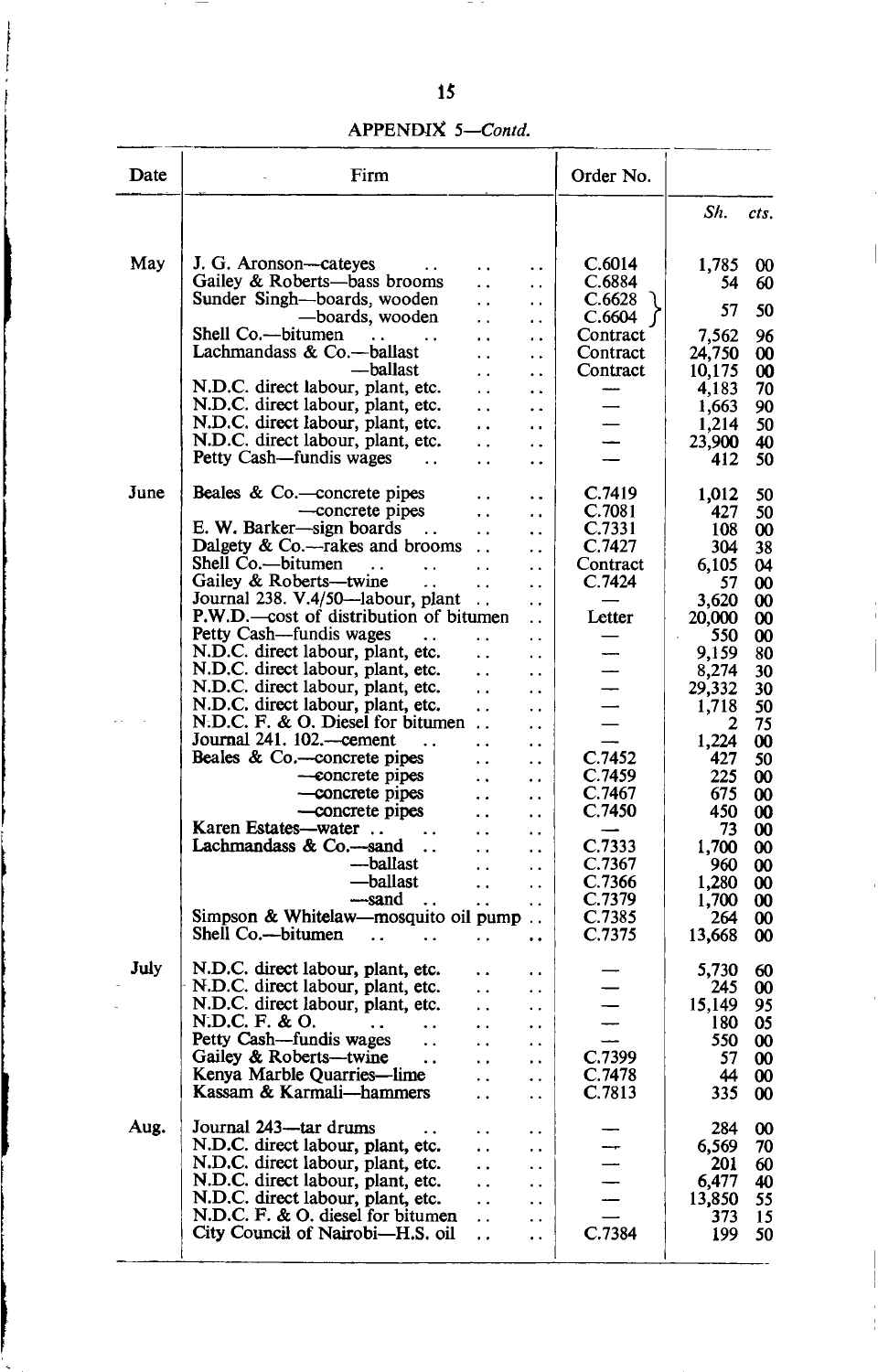| Date            | Firm                                                                                                                                                                                                                                                                                                                                                                                                                                                                           |                                                             | Order No.                                 |                                                                                     |                                                                                                  |
|-----------------|--------------------------------------------------------------------------------------------------------------------------------------------------------------------------------------------------------------------------------------------------------------------------------------------------------------------------------------------------------------------------------------------------------------------------------------------------------------------------------|-------------------------------------------------------------|-------------------------------------------|-------------------------------------------------------------------------------------|--------------------------------------------------------------------------------------------------|
|                 |                                                                                                                                                                                                                                                                                                                                                                                                                                                                                |                                                             |                                           | Sh.                                                                                 | cts.                                                                                             |
| Sept.           | N.D.C. F. & O. diesel for bitumen<br>Lachmandass & Co.—ballast<br>$\ddot{\phantom{1}}$<br>N.D.C. direct labour, plant, etc.<br>. .<br>N.D.C. direct labour, plant, etc.<br>$\ddot{\phantom{a}}$<br>N.D.C. direct labour, plant, etc.<br>. .<br>N.D.C. direct labour, plant, etc.<br>N.D.C. direct labour, plant, etc.<br>. .<br>N.D.C. direct labour, plant, etc.<br>Journal 244.-9. cement<br>$\ddot{\phantom{a}}$<br>. .<br>Dalgety & Co.-twine<br>Lachmandass & Co.-ballast | . .<br>. .<br>. .<br>. .<br>. .<br>. .<br>. .<br>. .<br>. . | C.7451<br>C.7495<br>Contract              | 372<br>704<br>8.542<br>123<br>10,183<br>14,480<br>108<br>486<br>108<br>66<br>18.900 | 50<br>00<br>70<br>20<br>75<br>35<br>70<br>50<br>$\boldsymbol{\omega}$<br>20<br>$\boldsymbol{00}$ |
| Oct.            | L. Meghji Kanji-cement<br>Shell Co.—bitumen<br>$\ddot{\phantom{a}}$<br>$\cdot$ .<br>$\ddot{\phantom{0}}$<br>-bitumen<br>$\ddot{\phantom{a}}$<br>έ.<br>N.D.C. direct labour, plant, etc.<br>. .                                                                                                                                                                                                                                                                                 | . .<br>. .<br>. .<br>. .                                    | C.7691<br>C.7842<br>C.8107                | 249<br>13,668<br>4,556<br>1,291                                                     | $\boldsymbol{\omega}$<br>$\boldsymbol{\omega}$<br>$\boldsymbol{00}$<br>$\boldsymbol{00}$         |
|                 | N.D.C. direct labour, plant, etc.<br>N.D.C. direct labour, plant, etc.<br>. .<br>Journal 248—labour<br>$\ddot{\phantom{a}}$<br>$\ddot{\phantom{a}}$<br>Dalgety—sisal twine<br>$\sim$<br>$\ddot{\phantom{0}}$<br>. .<br>P.W.D. cost of bitumen boilers                                                                                                                                                                                                                          | . .<br>. .<br>. .<br>. .                                    | C.8115                                    | 1,680<br>3,235<br>300<br>49<br>380                                                  | 60<br>45<br>$\boldsymbol{00}$<br>65<br>00                                                        |
| Nov.            | N.D.C. direct labour, plant, etc.<br>$\ddot{\phantom{0}}$<br>N.D.C. direct labour, plant, etc.<br>N.D.C. F. & O. diesel for bitumen                                                                                                                                                                                                                                                                                                                                            | $\ddot{\phantom{0}}$<br>. .<br>. .                          |                                           | 200<br>2,641<br>43                                                                  | $\boldsymbol{\omega}$<br>40<br>20                                                                |
| Dec.            | . .<br>Reliance Service—reflectors<br>Shell Co.—bitumen<br>$\ddot{\phantom{1}}$<br>$\ddot{\phantom{0}}$<br>E.A. Railways-stone from cutting<br>$\ddotsc$                                                                                                                                                                                                                                                                                                                       | . .<br>. .<br>. .<br>. .                                    | C.8321<br>C.8128<br>Letter                | 180<br>683<br>400                                                                   | $\boldsymbol{\omega}$<br>40<br>00                                                                |
|                 |                                                                                                                                                                                                                                                                                                                                                                                                                                                                                |                                                             | Sh.                                       | 565,345                                                                             | 54                                                                                               |
| 1950            | <b>CREDIT ITEMS</b>                                                                                                                                                                                                                                                                                                                                                                                                                                                            |                                                             |                                           | Sh.                                                                                 | cis.                                                                                             |
| Apr. 30<br>June | Sale of old tar drums<br>$\ddot{\phantom{a}}$<br>Sale of old tar drums<br>Sale of old tar drums<br>$\ddot{\phantom{a}}$                                                                                                                                                                                                                                                                                                                                                        | . .<br>$\ddot{\phantom{0}}$<br>٠.                           | Journal 234<br>Journal 240<br>Journal 239 | 284<br>270<br>70                                                                    | 00<br>00<br>$\boldsymbol{00}$                                                                    |
| July<br>Oct.    | <b>Karen Estates</b><br>$\ddot{\phantom{a}}$<br>$\ddot{\phantom{0}}$<br>Sale of old tar drums<br>Tfr. Journal 246—admin.                                                                                                                                                                                                                                                                                                                                                       | . .<br>$\cdot$ .                                            | Journal 242<br>Journal 246                | 450<br>240<br>1.582                                                                 | $\bf{00}$<br>$\boldsymbol{\omega}$<br>40                                                         |
| Dec.            | Sale of old tar drums<br>. .<br>. .<br>Journal by Auditor-admin.<br>$\ddot{\phantom{0}}$<br>Allowance for water tankers (estimate)                                                                                                                                                                                                                                                                                                                                             | . .<br>. .<br>. .                                           | Journal 247                               | 140<br>866<br>524                                                                   | $\bf{00}$<br>00<br>00                                                                            |
|                 |                                                                                                                                                                                                                                                                                                                                                                                                                                                                                |                                                             | Sh.                                       | 4,426                                                                               | 40                                                                                               |

r, lit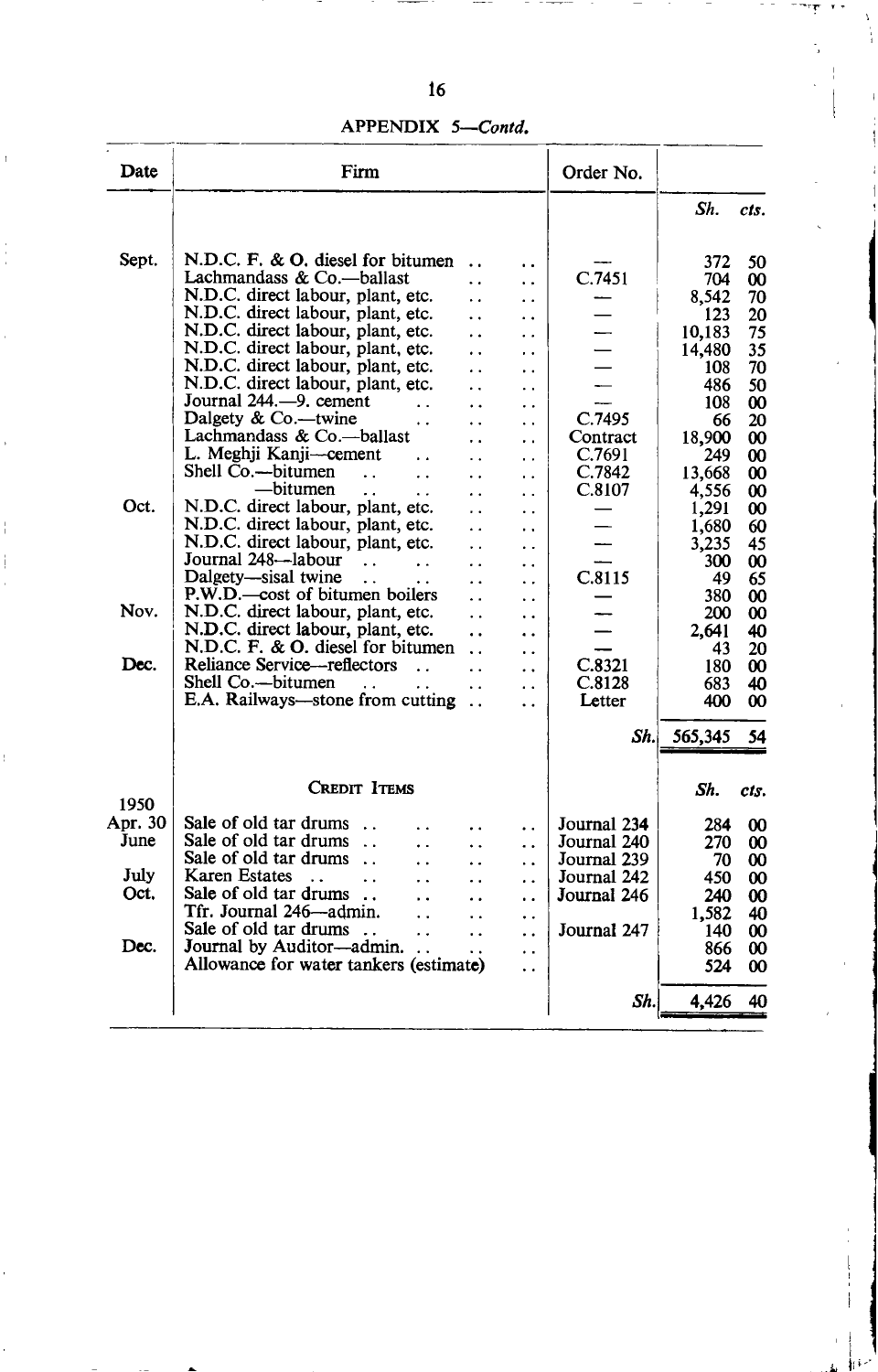## NAIROBI DISTRICT COUNCIL

## NGONG ROAD CONSTRUCTION SUMMARY OF MAIN ITEMS OF EXPENDITURE TOTAL COST: £28,045 19s. 14 cts.

## The following were the main items of expenditure:-

| Date<br>Paid                                           | Firm                                                                                                                 |                                    |                             | Order No.                                    |                                  |                                            |
|--------------------------------------------------------|----------------------------------------------------------------------------------------------------------------------|------------------------------------|-----------------------------|----------------------------------------------|----------------------------------|--------------------------------------------|
|                                                        | LACHMANDASS & Co.                                                                                                    |                                    |                             |                                              | Sh.                              | cts.                                       |
| $25 - 7 - 50$                                          | 4,000 cu. ft. sand                                                                                                   |                                    |                             | 7333<br>7379                                 | 3,400                            | $\boldsymbol{\omega}$                      |
| $25 - 7 - 50$                                          | 3,500 cu. ft. $2\frac{1}{2}$ in. ballast                                                                             |                                    |                             | 7367<br>7366                                 | 2,240                            | $\boldsymbol{00}$                          |
| $21 - 2 - 50$<br>$21 - 2 - 50$<br>$21 - 2 - 50$        | 2,000 cu ft. $\frac{3}{4}$ in. ballast<br>1,000 cu. ft. sand<br>$\ddot{\phantom{a}}$                                 | $\ddot{\phantom{a}}$               | . .                         | 6801<br>6530                                 | 1,200<br>850                     | 00<br>00                                   |
| $26 - 5 - 50$                                          | 1,000 cu. ft. $\frac{3}{4}$ in. ballast<br>55,500 cu. ft. $1\frac{3}{4} - \frac{3}{4}$ in. hardstone                 | $\ddot{\phantom{a}}$               | $\ddot{\phantom{1}}$        | 6531<br>Contract                             | 600<br>10,175                    | $\boldsymbol{00}$<br>$\boldsymbol{\omega}$ |
| 20-4-50<br>$20 - 4 - 50$                               | 21,200 cu. ft. $\frac{3}{4} - \frac{1}{2}$ in. hardstone 14,800 cu. ft. $\frac{1}{2} - \frac{1}{4}$ in. hardstone    |                                    | $\ddot{\phantom{1}}$<br>. . | Contract                                     | 48,385                           | $\boldsymbol{00}$                          |
| $20 - 4 - 50$<br>$26 - 5 - 50$                         | 190,000 cu. ft. 21 in. ballast                                                                                       |                                    | . .                         | Contract                                     | 85,500                           | $\infty$                                   |
| 24-10-50                                               | 42,000 cu ft. $2\frac{1}{4}$ in. ballast                                                                             |                                    | . .                         | Contract                                     | 18,900                           | $\boldsymbol{00}$                          |
|                                                        |                                                                                                                      |                                    |                             | Sh.                                          | 171,250                          | $\infty$                                   |
|                                                        | Direct Labour<br>Cost of Plant                                                                                       |                                    |                             |                                              | 114,006<br>129,429               | 00<br>00                                   |
|                                                        |                                                                                                                      |                                    |                             | Sh.                                          | 243,435                          | 00                                         |
|                                                        | SHELL COMPANY                                                                                                        |                                    |                             |                                              |                                  |                                            |
| $19 - 12 - 50$<br>24-10-50<br>$25 - 7 - 50$<br>20-6-50 | 510 gal, 180/200 bitumen<br>13,600 gal. 180/200 bitumen<br>10,200 gal. 180/200 bitumen<br>4,556 gal. 180/200 bitumen | . .<br>$\ddot{\phantom{0}}$<br>. . | . .<br>μ.                   | Contract<br>Contract<br>Contract<br>Contract | 683<br>18,224<br>13,668<br>6,105 | 40<br>00<br>$\bf{00}$<br>04                |
| $23 - 5 - 50$                                          | 5,644 gal. 180/200 bitumen                                                                                           |                                    |                             | Contract                                     | 7,562                            | 96                                         |
|                                                        |                                                                                                                      |                                    |                             | Sh.                                          | 46,243                           | 40                                         |
|                                                        | PUBLIC WORKS DEPARTMENT                                                                                              |                                    |                             |                                              |                                  |                                            |
| $10 - 6 - 50$                                          | Hire bitumen sprayer<br>. .<br>Hire bitumen sprayer<br>. .                                                           |                                    |                             | Letter<br>Letter                             | 20,000<br>380                    | 00<br>00                                   |
|                                                        |                                                                                                                      |                                    |                             | Sh.                                          | 20,380                           | $\bf{0}$                                   |
|                                                        | <b>ADMINISTRATION CHARGES</b><br>Journal                                                                             |                                    |                             | Sh.                                          | 40,249                           | 12                                         |

The balance of Sh. 39,361 62 cts. approximate was expended on sundry items, i.e. culverts, cement, timber, stone from Railway Cutting, water supplies, signs, etc., etc.